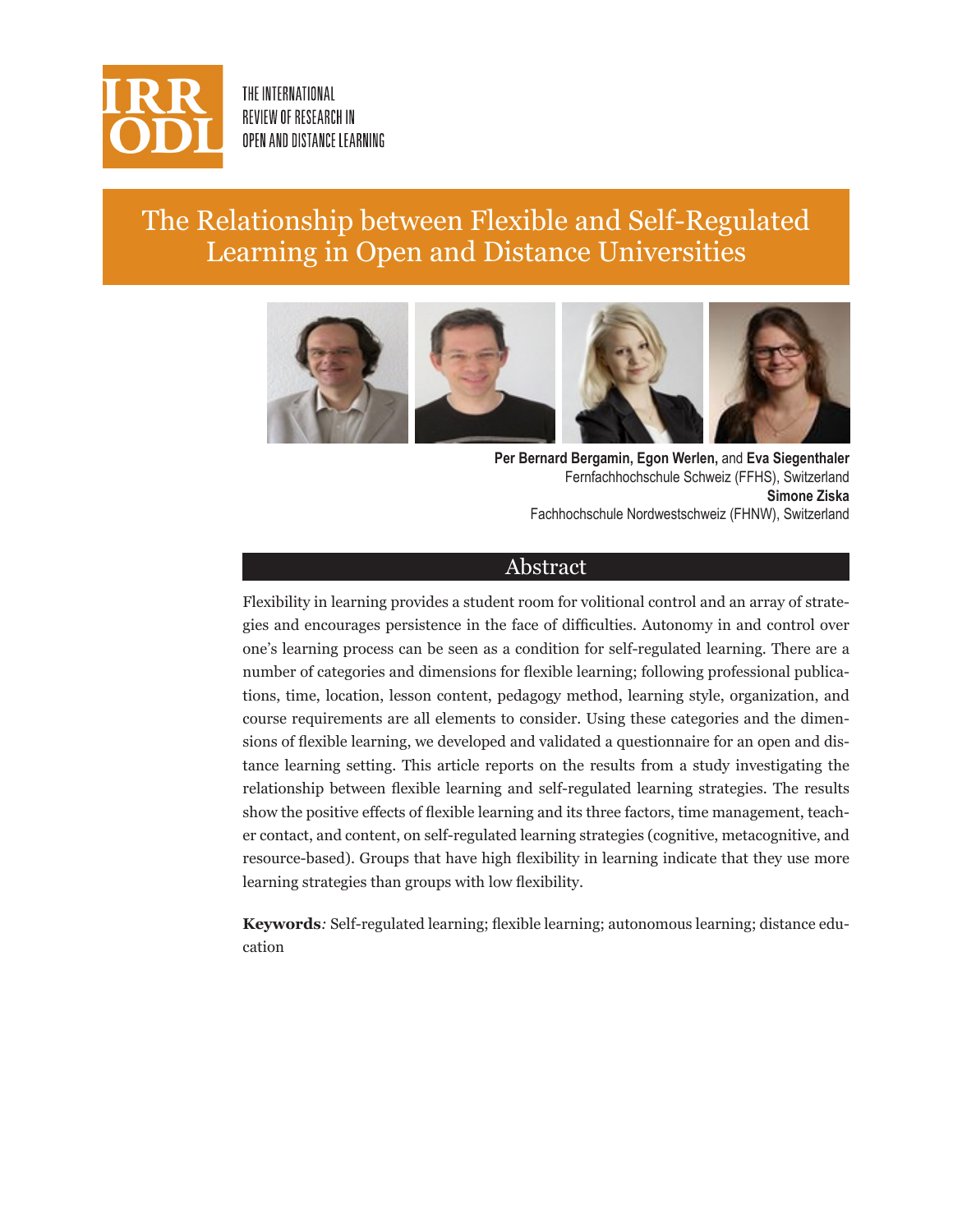## Introduction

Flexible learning is frequently lionized in arguments for individualization in the teaching and learning process (Collis & Moonen, 2001). It is also often linked with the use of media and new information and communication technologies (Chen, Kao, & Sheu, 2003; Sims, 2003). Another frequently mentioned claim proponents make in many universities is the improved ability to correctly deal with student heterogeneity in learning preconditions such as preknowledge, motivation, or learning skills (Cornelius & Gordon, 2008). This notion of flexible learning seems to assert that greater flexibility is a way to cope with the upcoming changes to the education system (Bates, 2001). In an early attempt to explain this approach, Van den Brande (1993) describes flexible learning as "enabling learners to learn when they want (frequency, timing, duration), how they want (modes of learning), and what they want (learners can define what constitutes learning to them)" (p. 2). But if we try to define more precisely what flexible learning constitutes from an educator's point of view, the description of the individual learning process becomes too imprecise. Together with Jakupec and Garrick (2000), we think that it is difficult to generally define flexible learning. Nevertheless, some characteristics that most definitions of flexible learning have in common are already listed here: students should be active and constructive learners, as opposed to passive recipients (Mason, 1994; Mayer, 1999); there should be more learnercentration instead of teacher-centration (Lea, Stephenson, & Troy, 2003; Moran & Myringer, 1999); and learning resources should meet the needs of the learner (Van den Brande, 1993; Bridgland & Blanchard, 2001). Based on this student-centered perspective, we argue that the adaptability of learning to learners' needs and circumstances (Bowles, 2004), and therefore the provision of choice, is a key element of flexible learning (Collis & Moonen, 2001; Jochems, Merriënboer, & Koper, 2004). This implies that flexible learning requires learners to already possess skills of autonomous and self-regulated learning in order to engage effectively in learning activities that are open in terms of time, pace, and content. It is, in other words, fundamental for educators to help learners develop the ability to be "selfdirected" when offering flexible learning (Sadler‐Smith & Smith, 2004).

Our aim in this article is to investigate the concept of flexible learning in open and distance learning (ODL) and to observe its relationship to learning strategies in the context of selfregulation. Our argument is based on the considerations mentioned above, the fact that flexible learning is a core issue for distance education (Bates, 2001) and also for the recently introduced ICT (Guri-Rosenblit, 2005) and mobile learning in schools (Peters, 2009). We expect to obtain a set of indicators that enable students to engage in flexible learning by using self-regulated learning strategies in ODL.

# Flexible Learning

Some authors view the difficulty of defining flexible learning and the variety of its descriptions as an advantage because it allows them to use their own interpretation in specific practical contexts (Bridgland & Blanchard, 2001; Cornelius & Gordon, 2008). In contrast to this, however, Collis and Van der Wende (2002) point out that particularly when implementing flexible learning in practice vagueness of any kind is not desirable, and even counterproductive. In fact, it is evident that implementing flexible learning strategies in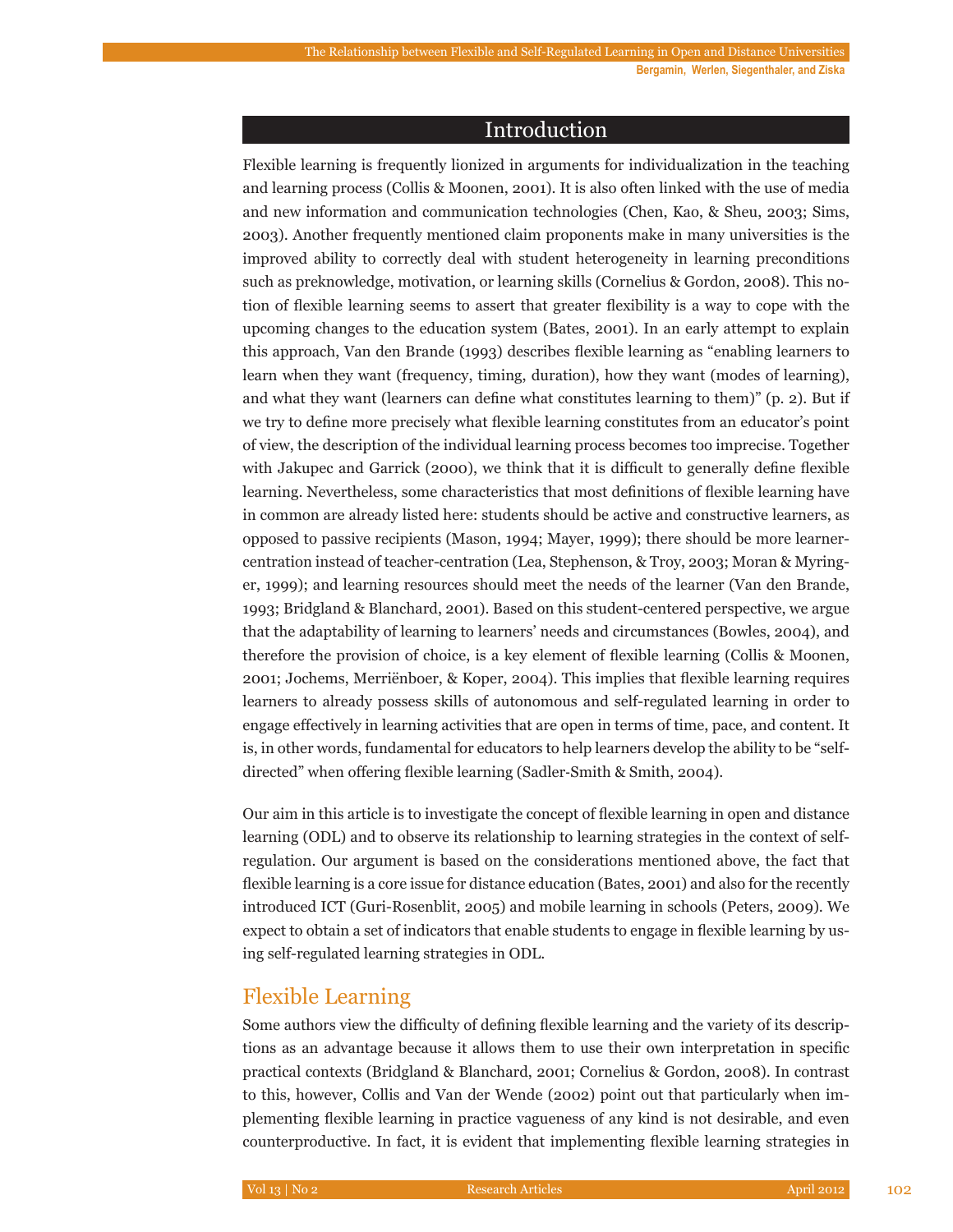**Bergamin, Werlen, Siegenthaler, and Ziska**

specific lessons involves addressing many dimensions and presents diverse problems and challenges. It is exactly because flexible learning has manifold characteristics that we require articulate terms and measurable objectives for improving progress and success. In order to develop a relevant set of indicators, we must try to establish categories and dimensions of flexible learning. Among these, we identify the provision of choice as a key element of flexible learning (Collis & Moonen, 2001; Jochems et al., 2004). Collis, Vingerhoets, and Moonen (1997) provided one of the widely adopted flexible learning concepts in ODL. According to them, we should regard categories of flexible learning as grouped dimensions in order to study the flexible attributes of learning activities in comparison to those that are fixed. The dimensions themselves constitute subscales of the categories. Collis et al. (1997) grouped 19 dimensions of flexibility into five categories: (1) time, (2) content, (3) entry requirements, (4) instructional approach and resources, and (5) delivery and logistics. Van den Brande (1993) postulates only three categories based on enabling learner decisions: what, when, and how they want to learn. This simple comparison shows the diversity of flexibility concepts researchers have already developed. In more recent research, investigators focused less on learners' decisions (user perspective) and more on offering possibilities of choice with the support of information and communication technologies. These included participation, access, progression, assessment, learner control, learning technology, resources, learner support, and web technology (Zimitat, 2002). Investigators also offered flexibility in time and place, open entry, choice of learning style, pace and collaboration, alternative entry and exit points, and choices in content and assessment (Ling et al., 2001).

In this varied learning flexibility research, we found two studies that tried to clear the air with an empiric investigation. Arbaugh (2000) used eight items to record the perceived flexibility of the learning processes used by 97 MBA students. Based on an exploratory factor analysis, he postulates two factors: course flexibility and program flexibility. De Boer and Collis (2005) tried also to find factors of flexibility in instructor choices with an exploratory factor analysis based on the findings of Collis and Van der Wende (2002) when they postulated there were 12 aspects of instructor's choices. They derived these aspects from a questionnaire answered by 347 instructors in an international study that included nine countries. De Boer and Collis (2005) found only two factors of significance, one related to instructors' decisions in setting up a course, or "planning flexibility," and the other related to the learning setting, called "interpersonal flexibility." These findings confirm our belief that dimensions have several facets of flexible learning that can be combined into categories of theoretical assumptions. Looking at one of the key elements of flexible learning, that learners themselves make choices in self-regulated learning, we are convinced that an empiric investigation of this topic also must be done from the learners' perspective. Since, as Normand and Littlejohn (2006) remind us, "the literature contains little hard, empirical evidence concerning programmes that increase learner's choice" (p. 9), we decided to develop an instrument that included both their conclusion (that is, the need for more empirical evidence) and the learners' perspective when determining the flexibility of learning activities (Bishop, 2002; Willems, 2005). For the first step, we performed a comprehensive literature analysis for the concept of flexible learning. We found 22 dimensions that could be grouped into seven categories (Bergamin, Ziska, & Groner, 2009). Table 1 shows an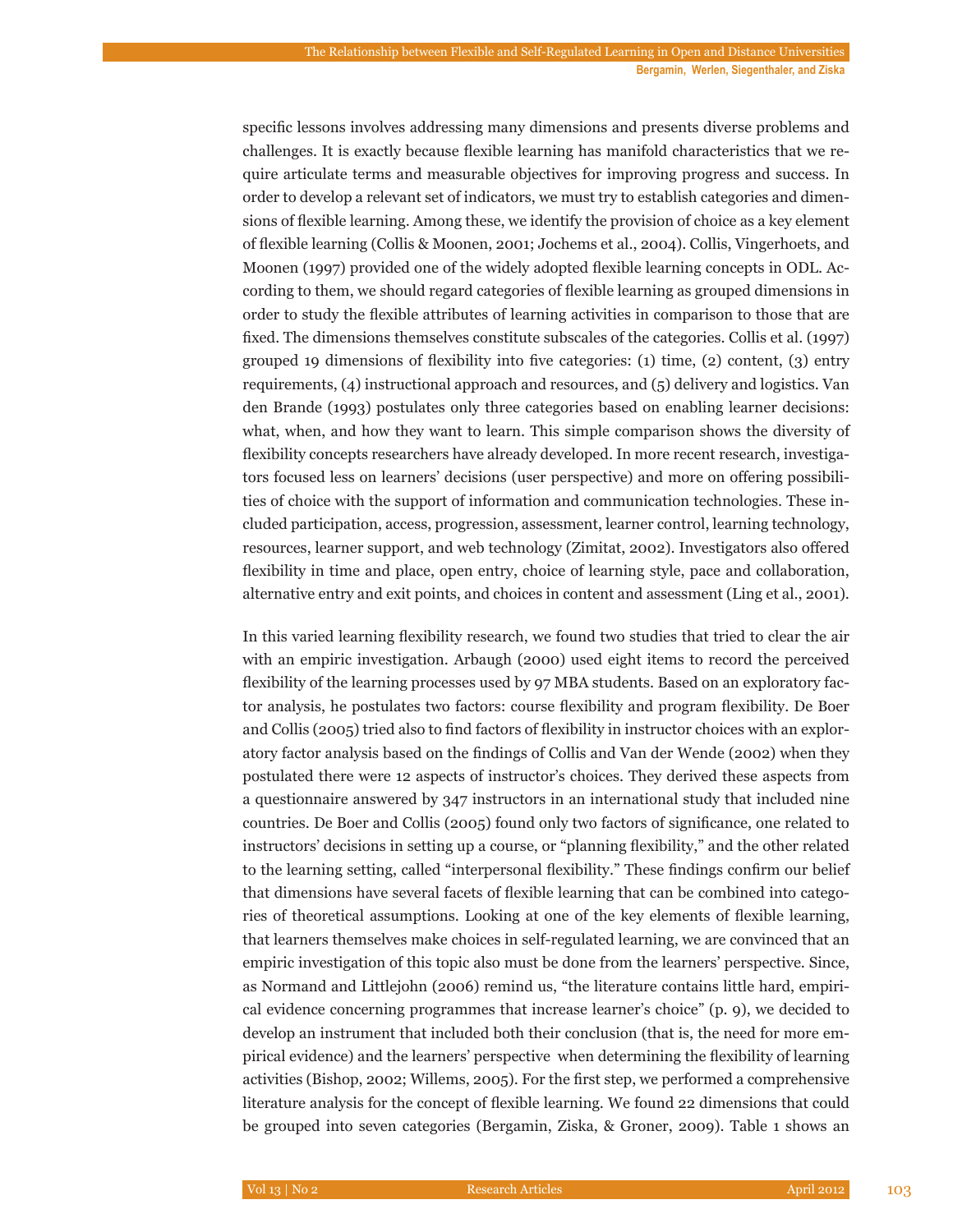overview of the flexibility categories, their dimensions, and the relevant authors.

Table 1

#### *Overview of Categories and Dimensions of Flexible Learning*

| Categories                                     | <b>Dimensions</b>                                      |  |  |
|------------------------------------------------|--------------------------------------------------------|--|--|
| Time                                           | Time of learning<br>$\bullet$                          |  |  |
| (Van den Brande, 1993; Collis et al., 1997;    | Duration of learning<br>$\bullet$                      |  |  |
| Goodyear, 2008; Ling et al., 2001)             | Teaching time<br>٠                                     |  |  |
|                                                | Pace of learning<br>$\bullet$                          |  |  |
| Space                                          | Delocalization<br>$\bullet$                            |  |  |
| (Goodyear, 2008; Ling et al., 2001)            |                                                        |  |  |
| Methods                                        | Learning place<br>$\bullet$                            |  |  |
| (Collis et al., 1997; Ling et al., 2001)       | Learning resources<br>$\bullet$                        |  |  |
|                                                | Language<br>$\bullet$                                  |  |  |
| Learning styles                                | Individual work vs. group work<br>$\bullet$            |  |  |
| (Van den Brande, 1993; Ling et al., 2001)      | On-campus study, online study, self study<br>٠         |  |  |
|                                                | Learning strategies<br>$\bullet$                       |  |  |
| Content                                        | Individual work vs. group work<br>٠                    |  |  |
| (Van den Brande, 1993; Collis et al., 1997;    | On-campus study, online study, self study<br>$\bullet$ |  |  |
| Ling et al., 2001)                             | Learning strategies<br>$\bullet$                       |  |  |
| Organization and infrastructure                | Combination of study, work, family<br>$\bullet$        |  |  |
| (Arbaugh, 2000; Collis et al., 1997; Hart,     | Communication between student and teacher<br>$\bullet$ |  |  |
| 2000)                                          | Information and communication technology<br>$\bullet$  |  |  |
|                                                | Technical infrastructure<br>$\bullet$                  |  |  |
|                                                | Logistics of learning material<br>٠                    |  |  |
| Requirements                                   | Entry requirements<br>$\bullet$                        |  |  |
| (Collis et al., 1997; Hart, 2000; Ling et al., | Forms of examination<br>$\bullet$                      |  |  |
| 2001)                                          | Time of examination<br>$\bullet$                       |  |  |

Based on the literature analysis, we generated 42 items relating to dimensions. Ten experts revised the comprehensibility of these items. Three hundred and nine students (from semester 1 and 3) studying in a traditional degree program (a BSc in Psychology) at a central European university filled in the questionnaire in December 2008. We used an exploratory factor analysis (PCA with varimax rotation) that led to a solution with three fixed factors: flexibility of time management, teacher contact, and content. The explained variance of this model was 49%, which we considered satisfactory. The following item analysis of the three factors showed Cronbach's alpha was .74 for the time management scale, .70 for teacher contact, and .57 for content.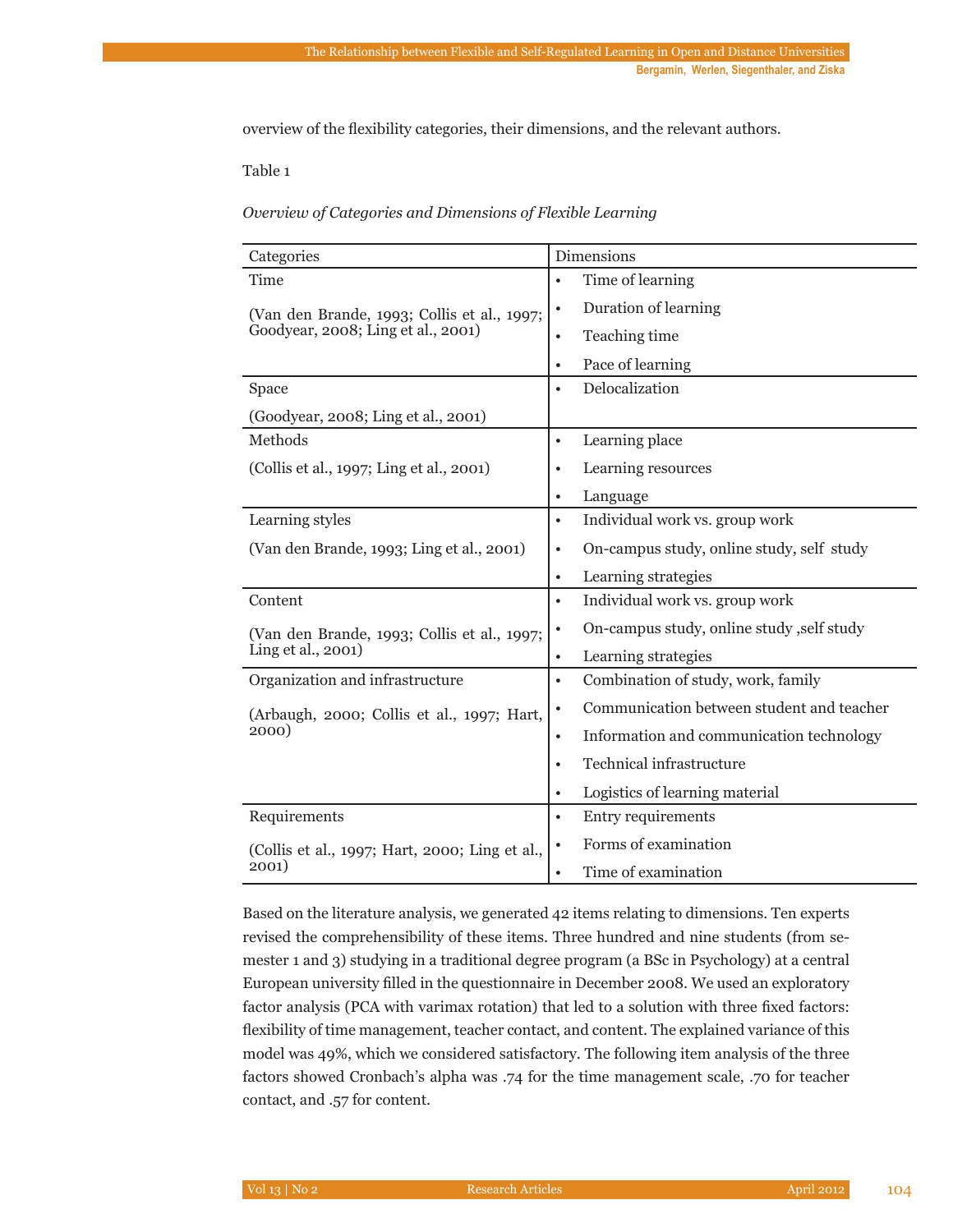# Flexible and Self-Regulated Learning

Another concept describing the characteristics of learner choices within learning processes is self-regulated learning (SRL). Knowles made one of the first attempts to define SRL, calling it "a process in which individuals take the initiative, with or without the help of others, in diagnosing their learning needs, formulating goals, identifying human and material resources, choosing and implementing appropriate learning strategies, and evaluating learning outcomes" (1975, p. 18). With this definition, Knowles clearly regarded SRL as a complex learning process that makes high demands on students for choices (Boekaerts, 1997; Winne & Perry, 2000). Moreover, several studies and articles point out that SRL in particular makes high demands on learning skills. For example, Dabbagh and Kitsantas (2004) found this was the case in web-based learning environments, Dillon and Greene (2003) found it in distance education, Evensen, Salisbury-Glennon, and Glenn (2001) found it in problem-based curricula, and Schunk (2005) found it in relation to motivational factors of learning. All these studies considered learning skills to be crucial to the application of learning strategies for tasks that must be mastered (Lind & Sandmann, 2003). Paris and Paris (2001) pointed out that the phrase "self-regulated learning" "emphasizes autonomy and control by the individual who monitors, directs, and regulates actions toward goals of information acquisition, expanding expertise and self-improvement" (p. 89).

Like these authors, we adopted the position of Zimmerman (2000), who maintained that self-regulation corresponds with independently generated thinking, feeling, and connecting to the adaptation of personal objectives. In this context, he postulated cyclical phases of selfregulation consisting of a forethought phase, performance or volitional control phase, and a self-reflection phase (Zimmerman, 1998). The forethought phase consists of two closely linked components: task analysis (setting goals and strategic planning) and self-motivation beliefs (self-efficacy, outcome expectations, intrinsic interest, and goal orientation). This phase of the self-regulatory learning process coincides closely with flexible learning categories for student decisions about what, when, and how to learn (Van den Brande, 1993) or different learning contents (e.g., media or material types) based on their own learning style preferences or situations (Collis et al., 1997). Relying on this, we postulate a relationship between flexible and self-regulated learning. Besides, there are more studies pointing in the same direction. Turner (1995), for example, declared that ODL environments give the learner increased volitional control, motivation to use learning strategies, and persistence when confronted with problems. Deci, Vallerand, Pelletier, and Ryan (1991) pointed out that SRL and flow (Csikszentmihalyi, 1991) supports the experience of autonomy and selfdetermination. More recent studies concerning flexible and self-regulated learning indicated that hypermedia and new information technology plays an important role in SRL (Chen, 2009; Heiß, Eckhardt, & Schnotz, 2003; Tergan, 2002). Other researchers also observed that online learning environments enable students to experience autonomy (Barnard, Lan, To, Paton, & Lai, 2009) by allowing them to decide when, where, and what they can learn (Cunningham & Billingsley, 2003).

Here we agree with Schraw (2007) that the experience of autonomous and flexible learning promotes self-regulation in students. In other words, flexible learning leads to a learning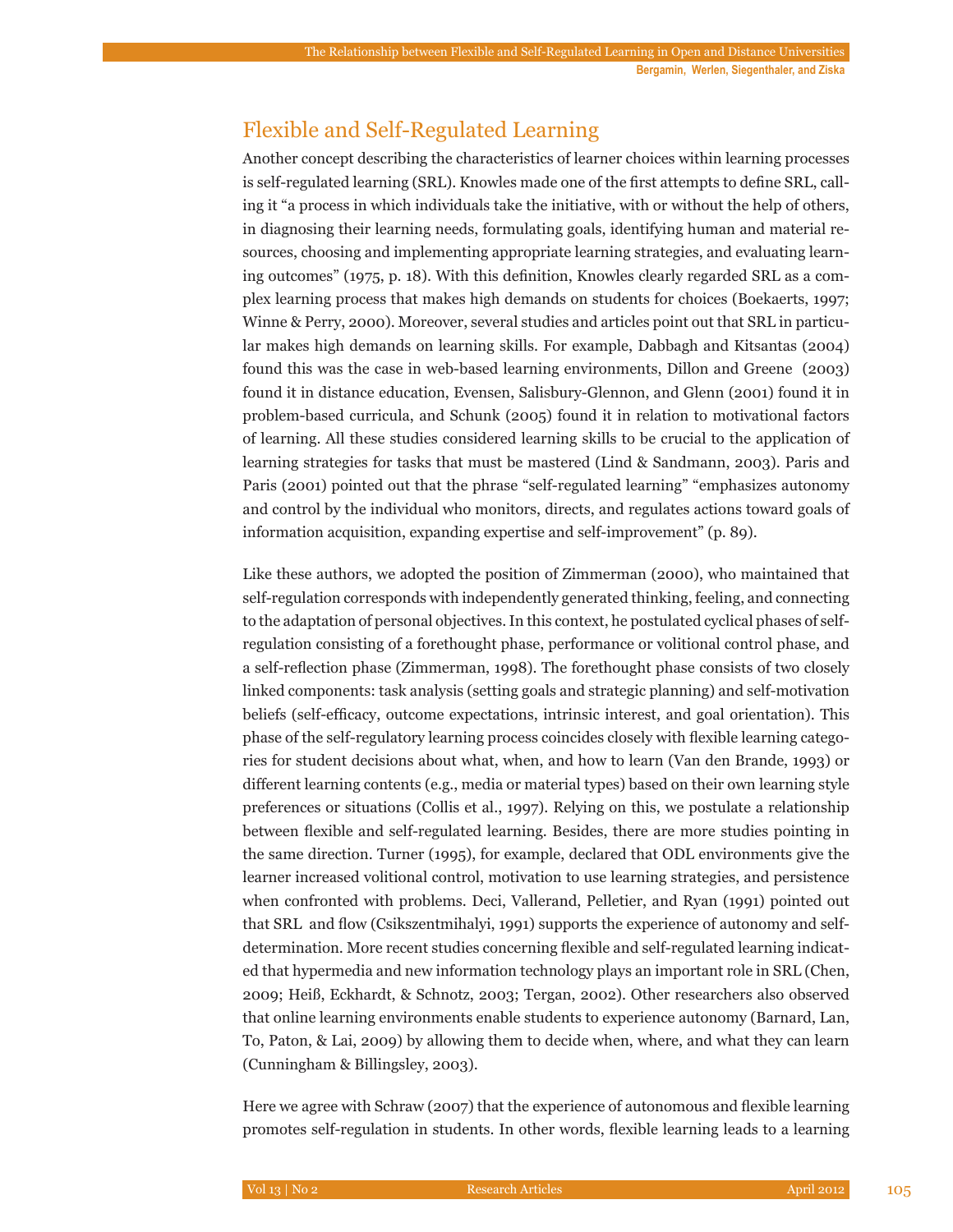situation where students set their own objectives and plan, regulate, and evaluate the learning process themselves (Narciss, Proske, & Koerndle, 2007). This finding and the awareness that flexible learning needs further empiric investigation from a learner's perspective led us to validate the questionnaire measuring it in the context of ODL and to observe its relationship to self-regulated learning.

To validate our questionnaire measuring flexibility in the open and distance education context, we conducted a survey in spring 2009. Out of 470 students, 179 (a 38% response rate) from the German-speaking Distance University of Applied Sciences participated. Participants' ages ranged from 20 to 50 years, with an average of 30 years; 53 (30%) were females. The questionnaire was adapted into an online survey for distance learning students. The perceived flexibility was estimated by means of a five-point Likert scale ranging from 1 = *not true at all* to 5 = *completely true*.

A confirmatory factor analysis with a maximum likelihood estimator, the same scale structure Bergamin et al. (2009) used in a prestudy, turned out to be unsuitable for our study on the grounds of certain fit indices  $(X^2/df = 1.88;$  NFI = .84; RFI= .80; CFI= .92; RMSEA= .070). We successively eliminated items to find a suitable and more economical structure. The  $X^2$  of this model was not significant  $(X^2 = 27.31; df = 24)$ . All fit indices were adequate (*X2* /*df* = 1.14; NFI = .94; RFI = .91; CFI = .99; RMSEA = .028). We replicated the same analysis with the new sample  $(N = 412)$  and found a very similar result: all fit indices were adequate (*X2* /*df* = 2.25; NFI = .93; RFI = .90; CFI = .96; RMSEA= .055). However, the *X2* was significant  $(X^2 = 53.89; df = 24)$ . But in a model with more than 200 subjects, the significance of the  $X^2$  can be disregarded if other indices indicate that the model is acceptable (Kenny, Kashy, & Cook, 2006; Schumacker & Lomax, 2004).

The present model with nine items is not considerably different from the original with 13 items, fits better with regard to the empirical data structure, and is more economical. Table 2 shows the scales with the corresponding items, means, standard deviations, and the internal consistency.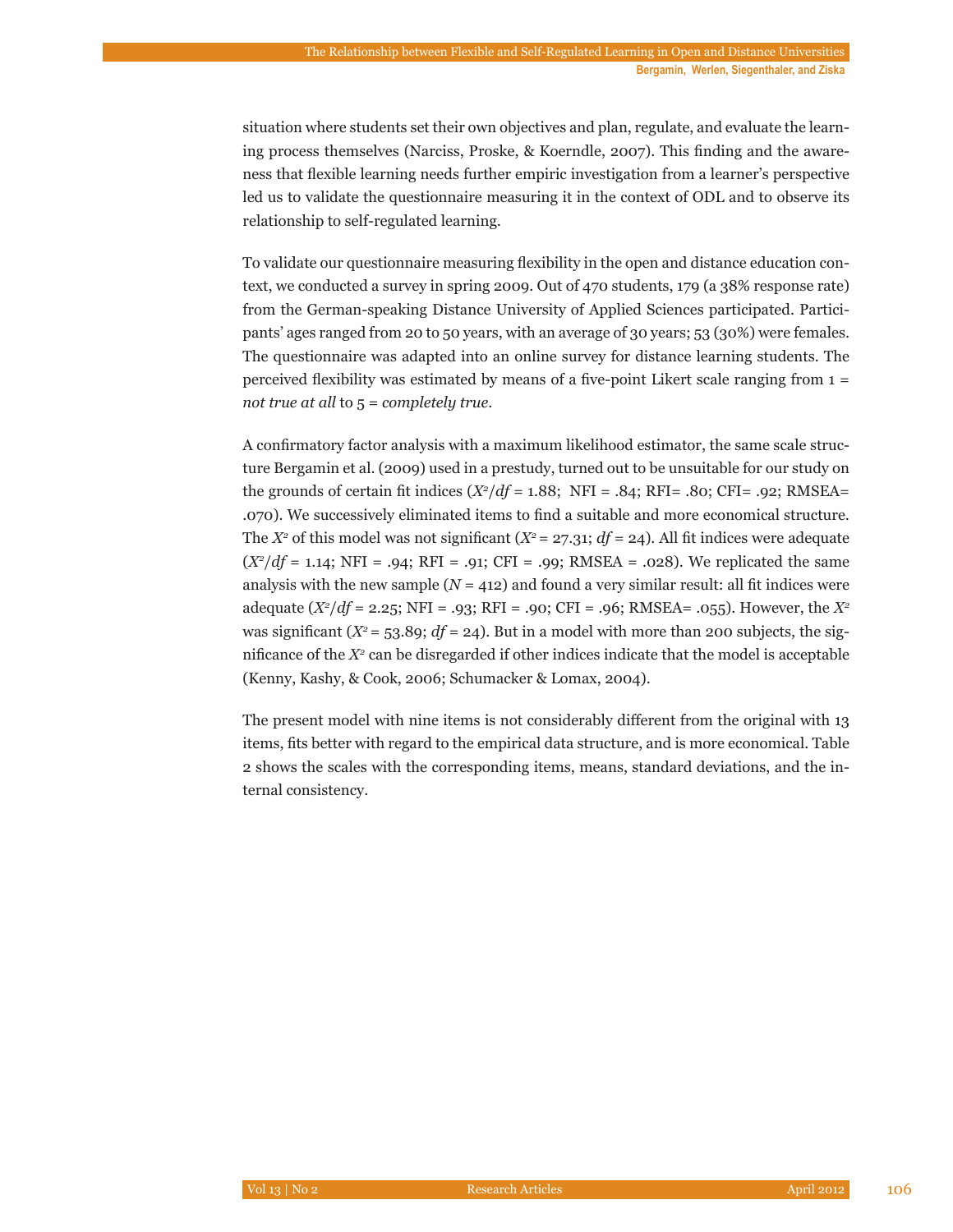#### Table 2

*Means, Standard Deviation, and Internal Consistency (Cronbach's alpha, Maximum Likelihood Method) of the Three Scales of Perceived Flexibility in Learning Environments (Confirmatory Factor Analysis, N =179; items and scales were translated from German to English by the authors)*

| Scale of flexibility      | Item                                                                                                           | Mean | <b>SD</b> |
|---------------------------|----------------------------------------------------------------------------------------------------------------|------|-----------|
| Flexibility of time       | I can decide when I want to learn<br>4.02                                                                      |      | 0.98      |
| management                | I can define my own learning pace                                                                              | 3.75 | 1.16      |
|                           | I can repeat the subject matter at will                                                                        | 3.60 | 1.13      |
|                           | I can arrange the learning time (-)                                                                            | 3.83 | 1.13      |
|                           | The learning pace is determined $*$ (-)                                                                        | 2.52 | 1.06      |
| Cronbach's $\alpha$ : .73 | I can decide how long my learning time lasts (-)                                                               | 4.08 | 1.10      |
| Flexibility of teacher    | I can contact the teacher at any time                                                                          | 3.75 | 1.10      |
| contact                   | There are different ways of contacting the teacher                                                             | 3.58 | 1.06      |
| Cronbach's a: .76         | Teachers are rarely available to answer questions*                                                             | 3.62 | 1.11      |
| Flexibility of content    | I have a say regarding the focus of the topics of the class                                                    | 2.20 | 0.98      |
|                           | I can prioritize topics in my learning                                                                         | 2.80 | 1.30      |
|                           | I can choose between different learning forms includ-<br>ing on-campus study, online study, and self-study (-) | 2.39 | 1.22      |
| Cronbach's $\alpha$ : .63 | I can study topics of special interest                                                                         | 3.25 | 1.15      |

\*The polarity of the items has been reversed for the evaluation. (-) These items were omitted in the final questionnaire.

# Method

# Hypotheses

The three factors, flexibility of time management, teacher contact, and content, were evaluated in a traditional learning setting (prestudy) and in an open and distance education program. Researchers have frequently postulated that the realization of flexibility in distance learning, previously achieved only through organizational measures, is now possible with the use of hypermedia and new e-learning environments. This is what distinguishes modern distance learning from traditional on-campus tuition.

In this context, the self-regulation of learning is an important issue. Kaufmann (2004) asserted that students in an e-learning environment have to be highly self-regulated to be effective learners. Barnard et al. (2009) declared that self-regulation is a critical success factor for learners working in online learning environments. Chang (2007) demonstrated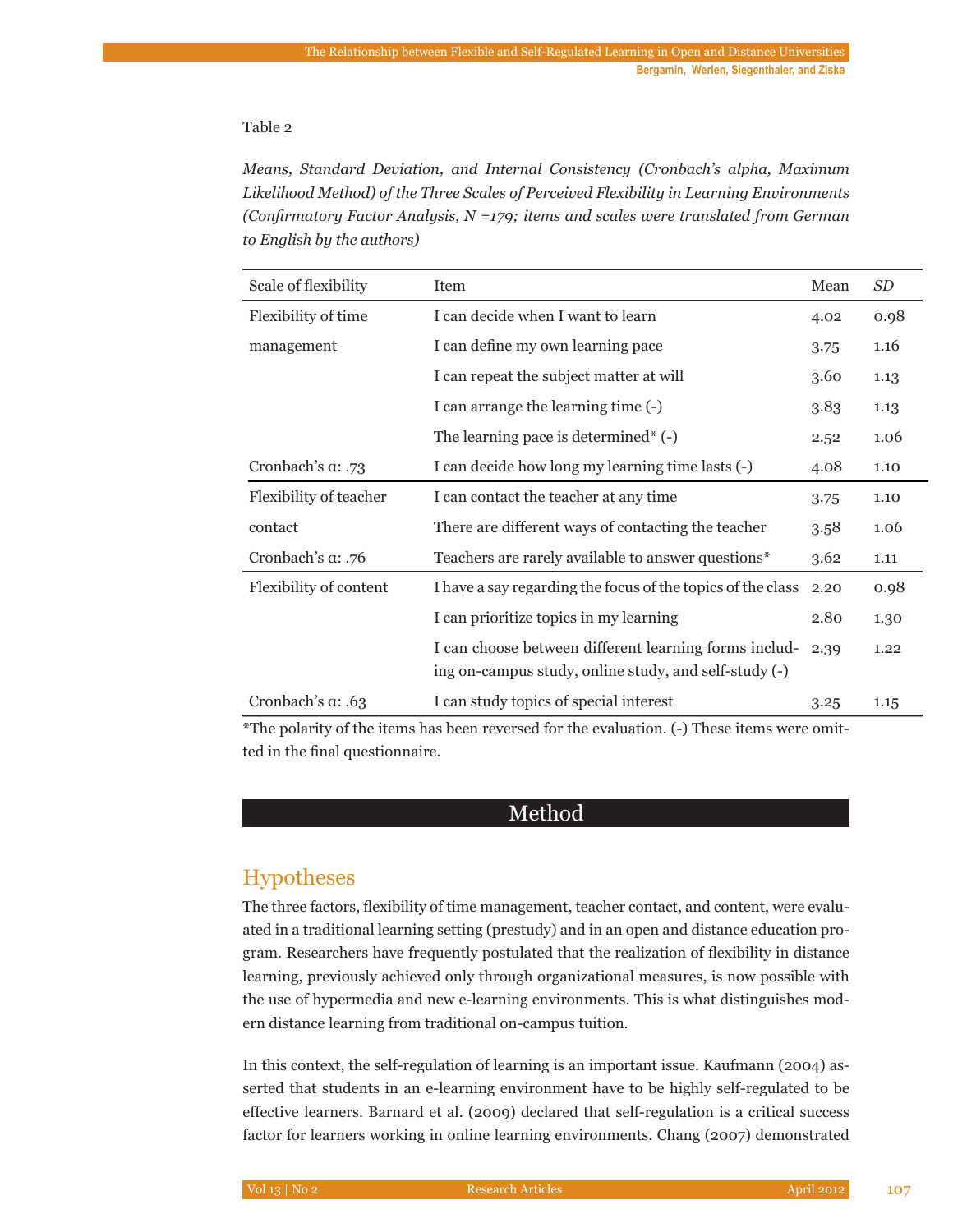that self-monitoring strategies are helpful for students when adapting approaches to their learning environment and improving learning, motivation, and self-regulation. This view related to Bandura's (1986, 1997) social cognitive perspective, which Zimmerman and Schunk (2001) also used to postulate that the ability to self-regulate develops in a cyclical nature through interactions of personal, behavioral, and environmental factors. After examining SRL strategies in an online learning environment, Ally (2004) posited a relationship between self-regulation ability and an individual's realization that the environment requires autonomous learning.

Zimmerman (1989, 1998) even argued that personal choice and subsequent control are defining conditions for SRL, and Hannum and McCombs (2008) designated them as key issues in the intrinsic motivation of distance learners. In addition, Zimmerman and Schunk (2001) ascertained that self-regulatory skills develop over time and that the source of influence appears to shift from environmental to personal factors. These observations led us to postulate a positive relationship between the flexibility of learning and the reported SRL strategies of students. We proceeded by examining the relation between perceived flexibility of learning and SRL by observing whether distance learners who perceive a comparatively high degree of flexibility for all the three factors also report a comparatively high degree of SRL.

Given that we have postulated a positive relationship between flexible learning and SRLstrategy, we formulated the hypotheses as follows: Perceiving high flexibility in learning of  $(H_{_{I}})$  time management,  $(H_{_{2}})$  teacher contact,  $(H_{_{3}})$  content, and  $(H_{_{4}})$  the overall score of flexibility in learning provides significant positive effects on the reported cognitive, metacognitive, and resource-based learning strategies.

# **Participants**

We contacted 1,221 students from two central European distance universities and a university of applied sciences. Four hundred and twelve participated in the survey, a response rate of 34%. From these, 27.9% (115) and 28.9% (119) were studying at one of the faculties of the distance universities and 43.2% at one of the departments of the Distance University of Applied Sciences. Males made up 54% (221) and females 46% (191) of the sample. Participant ages ranged from 20 to 81 years, with an average of 35 years.

# Measuring Instruments

As illustrated in this article and by Bergamin et al. (2009), flexibility in learning can be measured by three factors. For the current study, we used the nine-item version of our questionnaire (see Table 2), with acceptable reliabilities. The internal consistencies (Cronbach's alpha) of this sample ( $N = 412$ ) were also acceptable, with  $\alpha = .70$  for flexibility of time management,  $\alpha$  = .70 for teacher contact, and  $\alpha$  = .60 for content. For researchers hoping to measure SRL strategies and get a general overview of learning habits, questionnaires are an economical option (Spörer & Brunstein, 2006; Veenmann, 2005). In Anglo-American studies, the *Motivated Strategies for Learning Questionnaire* (MSLQ) (Pintrich, Smith, Garcia, & Mckeachie, 1993) is often used. For German-speaking student samples, the MSLQ-based questionnaire *Lernstrategien im Studium* (LIST) is suitable (Wild & Schiefele, 1994). The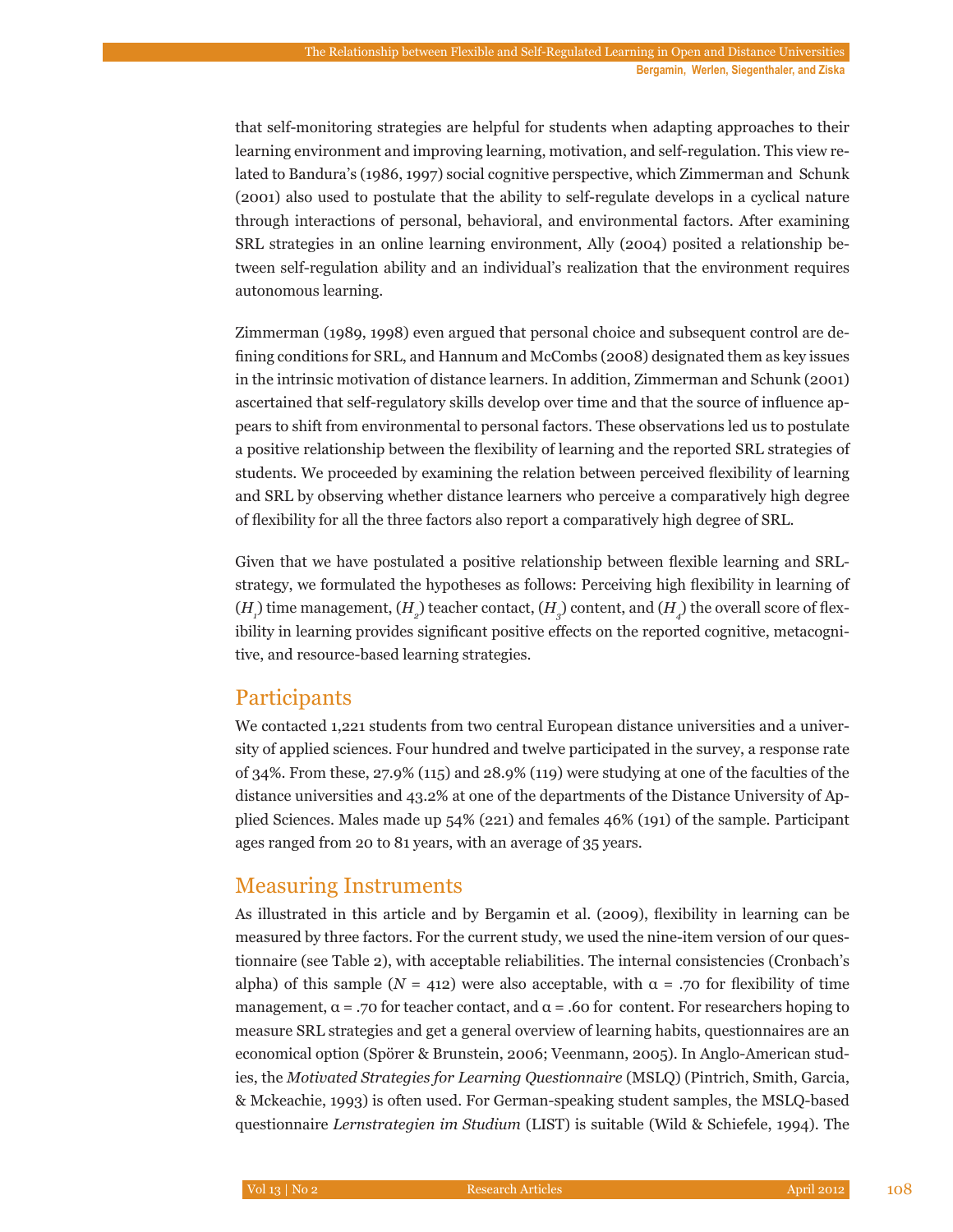LIST questionnaire contains three dimensions of learning strategies: cognitive, metacognitive, and resource-based. The reliability of the scales ranges from acceptable to good. Wild and Schiefele (1994) reported the following indicators for (a) cognitive strategies: organizing ( $\alpha = .82$ ), elaboration ( $\alpha = .72$ ), critical inspection ( $\alpha = .77$ ), and repetition ( $\alpha = .73$ ); (b) metacognitive strategies: metacognitive strategies ( $\alpha = .64$ ), effort ( $\alpha = .74$ ), and attention ( $\alpha$  = .90); and (c) resource-based strategies: time management ( $\alpha$ =.83), learning environment ( $\alpha = .71$ ), learning with other students ( $\alpha = .82$ ), and literature ( $\alpha = .72$ ). In this study we used the three dimensions. The internal consistencies  $(N = 412)$  were  $\alpha = .89$ for cognitive strategies,  $\alpha = .65$  for meta-cognitive strategies, and  $\alpha = .83$  for resource-based strategies.

# Procedure

For our investigation, we constructed an online version of the questionnaire by randomly mixing the items of the flexibility and LIST questionnaires. We used the software program Unipark 6.1 to develop and distribute the online version. In late spring 2009, we asked students from two central European universities and the University of Applied Sciences to fill out the questionnaire. Data were analyzed with PASW 18.

To perform an ANOVA, first the means of the relevant scales (cognitive, metacognitive, resource-based learning strategies; flexibility of time management, teacher contact, and content; and overall flexibility) were calculated. We used the classification criterion percentiles to divide the sample into three mostly equal groups (high, medium, and low flexibility) and calculated an ANOVA to analyze the differences. We performed a nonparametric Kruskal-Wallis one-way analysis of variance when a Levene's test indicated nonhomogenous variances across groups. To evaluate the direction of the differences, Tukey's HSD post hoc analysis was applied.

### Results

# Descriptive Statistics

Table 3 shows the distribution of groups for the flexibility scales, and Table 4 shows the interaction of flexibility groups with the reported learning strategies.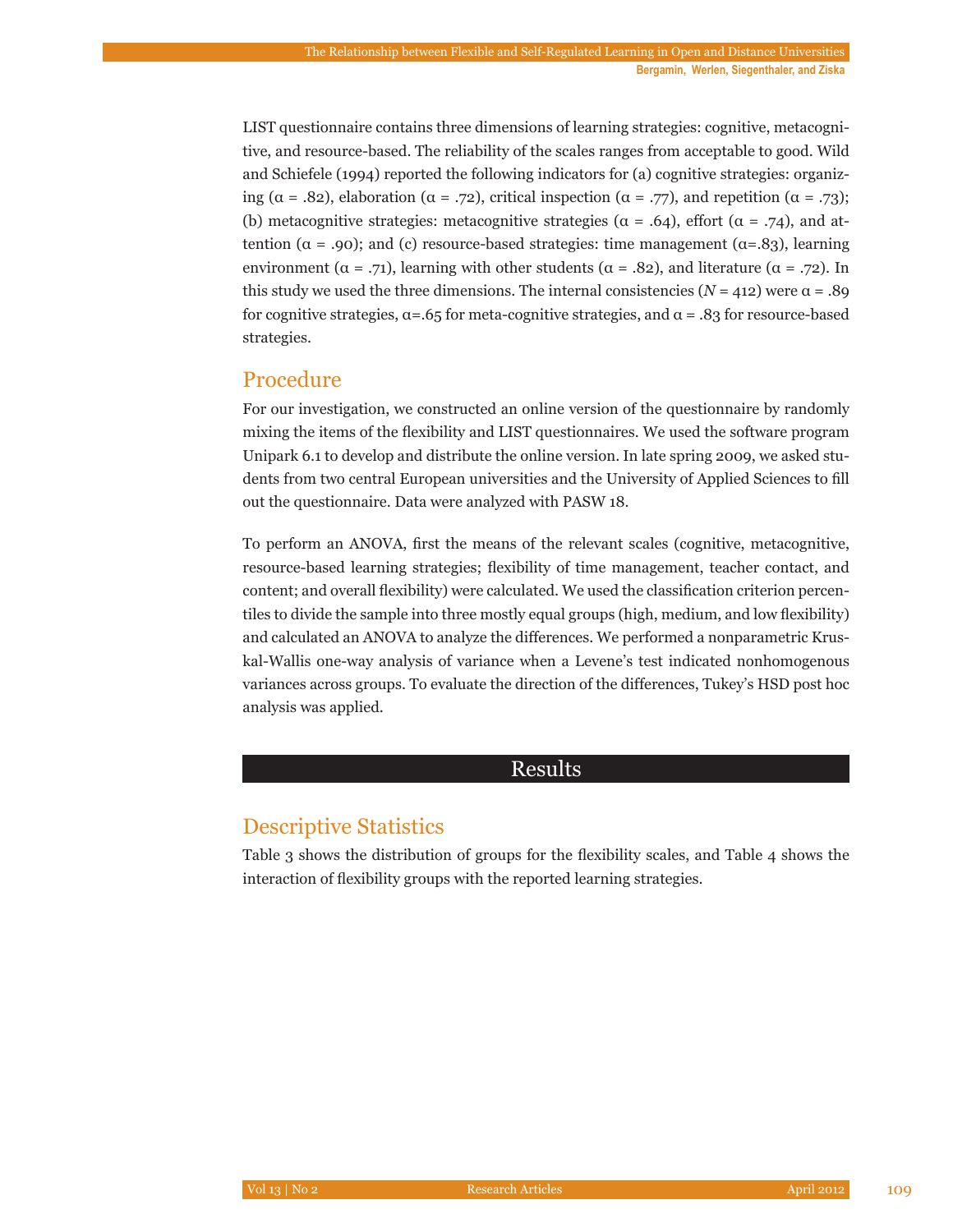#### Table 3

| Scale of flexibility           | Rating of flexibility | $\boldsymbol{N}$ | Mean | SD    |
|--------------------------------|-----------------------|------------------|------|-------|
| Flexibility of time            | Low                   | 161              | 2.95 | .75   |
| management                     | Medium                | 64               | 4.00 | .00   |
|                                | High                  | 187              | 4.66 | .27   |
| Flexibility of teacher contact | Low                   | 104              | 2.46 | .64   |
|                                | Medium                | 117              | 3.49 | .17   |
|                                | High                  | 191              | 4.44 | .38   |
| Flexibility of content         | Low                   | 88               | 1.63 | .47   |
|                                | Medium                | 139              | 2.53 | .16   |
|                                | High                  | 185              | 3.46 | .47   |
| Overall score of flexibility   | Low                   | 131              | 2.68 | $-53$ |
|                                | Medium                | 157              | 3.49 | .19   |
|                                | High                  | 124              | 4.18 | .23   |

*Group Sizes, Means, and Standard Deviations of Flexibility Scores for Each Group, Given Learning Environment Flexibility Ratings of High, Medium, or Low*

#### Table 4

*Group Sizes, Means, and Standard Deviations of the Dimensions of Learning Strategy Scores for Each Group, Given Learning Environment Flexibility Ratings of High, Medium, or Low*

| Scale of flexibility | Rating<br>flexibility | of Learning strategies | $\boldsymbol{N}$ | Mean | <i>SD</i> |
|----------------------|-----------------------|------------------------|------------------|------|-----------|
| Flexibility of time  | Low                   | Cognitive              | 161              | 2.88 | .71       |
| management           |                       | Metacognitive          |                  | 2.95 | .67       |
|                      |                       | Resource-based         |                  | 3.12 | .78       |
|                      | Medium                | Cognitive              | 64               | 2.91 | .69       |
|                      |                       | Metacognitive          |                  | 2.97 | .67       |
|                      |                       | Resource-based         |                  | 3.24 | .79       |
|                      | High                  | Cognitive              | 187              | 3.15 | .58       |
|                      |                       | Metacognitive          |                  | 3.14 | .48       |
|                      |                       | Resource-based         |                  | 3.47 | .65       |
| Flexibility of       | Low                   | Cognitive              | 104              | 2.85 | .85       |
| teacher contact      |                       | Metacognitive          |                  | 2.84 | .78       |
|                      |                       | Resource-based         |                  | 3.11 | .95       |
|                      | Medium                | Cognitive              | 117              | 2.97 | .60       |

| Vol 13   No 2 | Research Articles | April 2012 | $-110$ |
|---------------|-------------------|------------|--------|
|               |                   |            |        |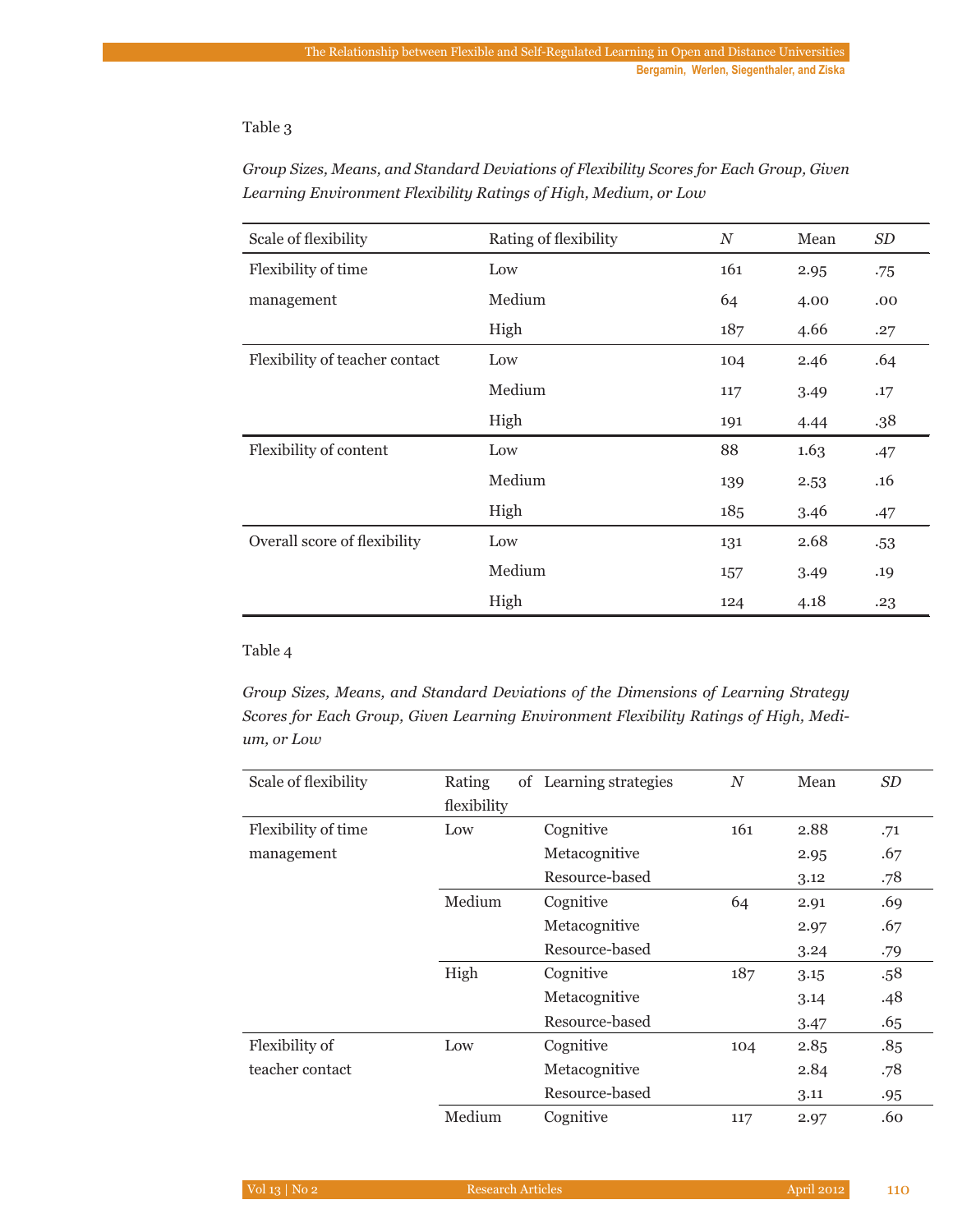**Bergamin, Werlen, Siegenthaler, and Ziska**

|                        |        | Metacognitive  |     | 3.02 | .58   |
|------------------------|--------|----------------|-----|------|-------|
|                        |        | Resource-based |     | 3.26 | .68   |
|                        | High   | Cognitive      | 191 | 3.12 | .57   |
|                        |        | Metacognitive  |     | 3.15 | .45   |
|                        |        | Resource-based |     | 3.42 | .61   |
| Flexibility of content | Low    | Cognitive      | 88  | 2.84 | .74   |
|                        |        | Metacognitive  |     | 2.94 | .73   |
|                        |        | Resource-based |     | 3.13 | .85   |
|                        | Medium | Cognitive      | 139 | 2.93 | .68   |
|                        |        | Metacognitive  |     | 2.98 | .58   |
|                        |        | Resource-based |     | 3.19 | .76   |
|                        | High   | Cognitive      | 185 | 3.15 | .57   |
|                        |        | Metacognitive  |     | 3.13 | .52   |
|                        |        | Resource-based |     | 3.46 | .63   |
| Overall score of       | Low    | Cognitive      | 131 | 2.83 | .72   |
| flexibility            |        | Metacognitive  |     | 2.92 | .68   |
|                        |        | Resource-based |     | 3.08 | .80   |
|                        | Medium | Cognitive      | 157 | 2.99 | .66   |
|                        |        | Metacognitive  |     | 2.91 | .63   |
|                        |        | Resource-based |     | 3.08 | .75   |
|                        | High   | Cognitive      | 124 | 3.21 | $-53$ |
|                        |        | Metacognitive  |     | 3.18 | .40   |
|                        |        | Resource-based |     | 3.52 | .59   |

# Analysis of Variance

As previously mentioned, the first step in the analysis of variance was to evaluate the variety of standard deviations for the relevant strategy variables within the flexibility scales. The data provided in Table 5 show significant effects concerning a violation of the homogeneity for all variables on the scale of flexibility for teacher contact and the variable resourcebased strategies in all the scales. The other variables fulfill the homogeneity requirement.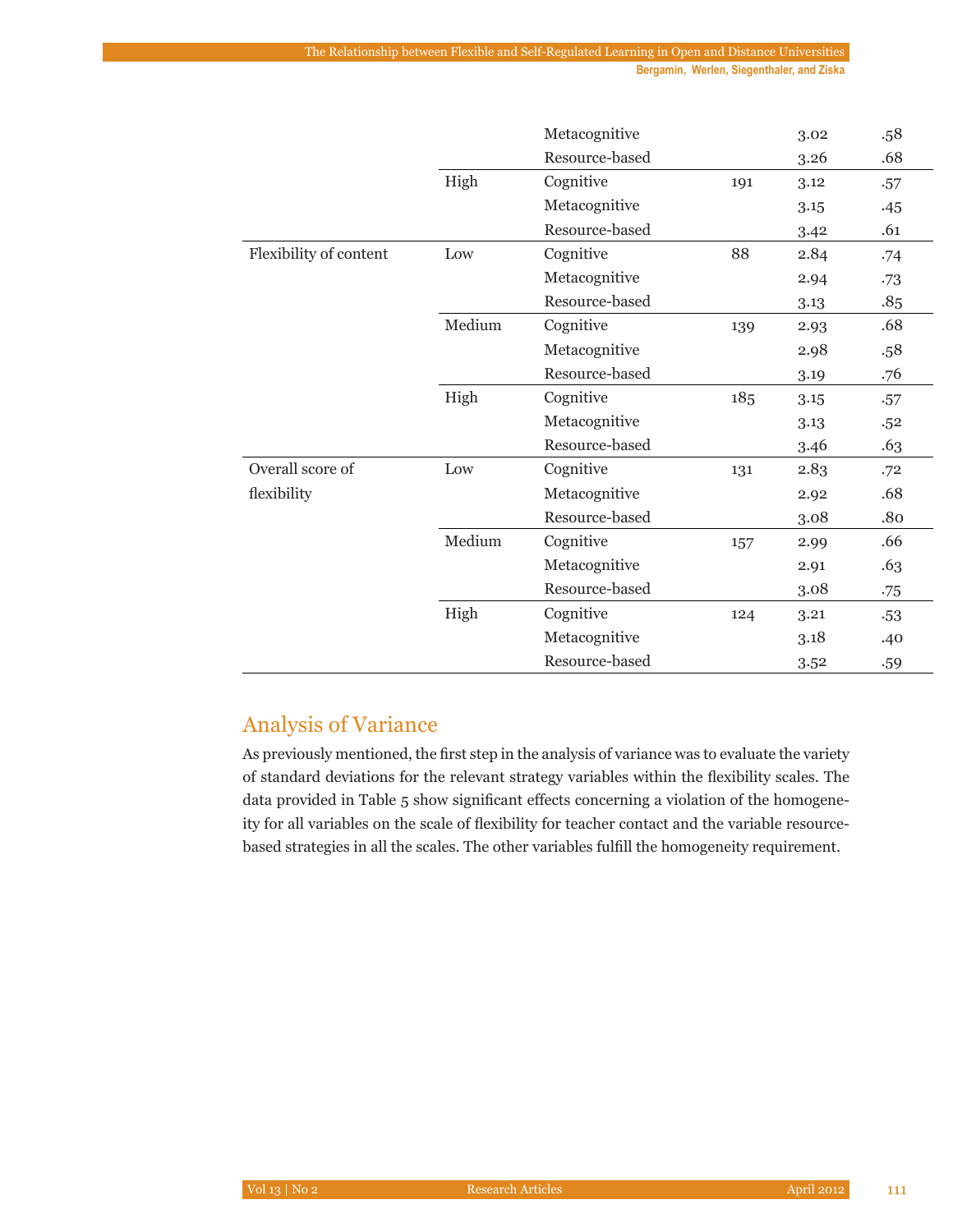#### Table 5

| Scale of flexibility         | Learning strategies | Levene<br>statistics | $\boldsymbol{P}$ |
|------------------------------|---------------------|----------------------|------------------|
| Flexibility of time          | Cognitive           | 0.75                 | .473             |
| management                   | Metacognitive       | 0.67                 | .512             |
|                              | Resource-based      | 1.94                 | .144             |
| Flexibility of teacher       | Cognitive           | 3.53                 | $.030*$          |
| contact                      | Metacognitive       | 3.53                 | $.030*$          |
|                              | Resource-based      | 6.32                 | $.002**$         |
| Flexibility of content       | Cognitive           | 1.34                 | .263             |
|                              | Metacognitive       | 1.50                 | .224             |
|                              | Resource-based      | 2.93                 | .054             |
| Overall score of flexibility | Cognitive           | 0.80                 | .452             |
|                              | Metacognitive       | 1.08                 | .342             |
|                              | Resource-based      | 4.40                 | $.013*$          |

*Flexibility Scales, Learning Strategies, Levene Scores, and Significance Levels (\*sign. < 0.05; \*\* sign. < 0.01)*

Regarding the flexibility of time management, findings from the ANOVA revealed significant effects for all three SRL strategies: cognitive,  $(F[2,409] = 8.38, p = .000)$ , metacognitive, (*F*[2,409] = 9.86, *p* = .000), and resource-based (*F*[2,409] = 5.10, *p* = .007). In addition, the findings for flexibility of content show significant differences between groups for the relevant strategy types on the cognitive  $(F[2,409] = 8.40, p = .000)$ , metacognitive  $(F[2,409] = 8.26, p < .000)$ , and resource-based levels  $(F[2,409] = 4.18, p = .016)$ . We found significant effects in the context of the overall flexibility score for the cognitive (*F*[2,409] = 10.67, *p* = .000) and metacognitive strategies (*F*[2, 409]=11.89, *p* = .000). A Tukey's HSD post hoc analysis shows that in groups with high perceived flexibility in learning, more cognitive ( $p < .010$ ), metacognitive ( $p < .010$ ), and resource-based strategies ( $p <$ .050) were reported than in the groups with low perceived flexibility. This implies that we can accept  $H_{_I}$  and  $H_{_{\mathcal{G}}}$ . To obtain high discrimination power, we have observed and will later discuss only the groups that rated high or low flexibility scores. However, it is also worth mentioning that from 16 possible comparisons of groups from medium-to-high flexibility respective of low flexibility, two were significant at a level of *p* < .010 and four at a level of  $p < .050$ .

With regard to  $H_{_{4^{\prime}}}$  the groups that perceived high overall flexibility reported more self-regulation for cognitive and metacognitive strategies. Owing to a violation of the homogeneity prerequisites, we could not confirm this finding for the resource-based strategies. More-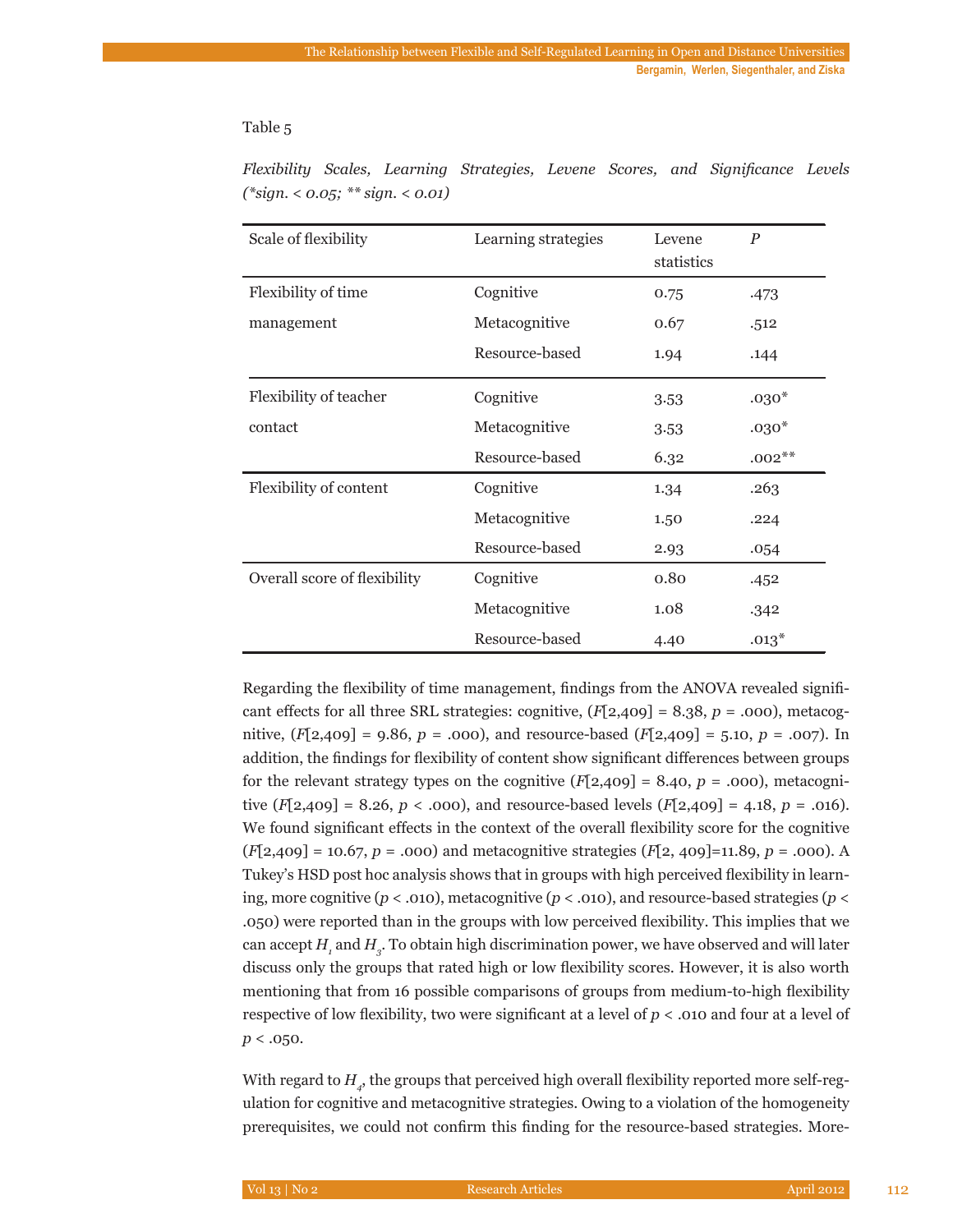over, with regard to the flexibility of the teacher contact factor  $(H_2)$ , the prerequisite of homogeneity was not met. Within the scope of the overall score of flexibility, Kruskal-Wallis tests provide evidence of a significant difference in resource-based strategies  $(X^2[2,412] =$ 12.35; *p* = .002) between high and low flexibility. In addition, significant effects were found in the flexibility of the teacher contact factor for cognitive  $(X^2[2,412] = 7.26; p = .027)$ , metacognitive  $(X^2[2,412] = 9.16; p = .010)$ , and resource-based strategies  $(X^2[2,412] =$ 14.15; *p* = .000). To perform a further post hoc analysis of the three groups (high, medium, and low perceived flexibility), we applied a pairwise analysis for the relevant variables. Furthermore, the α-level was adjusted with a Bonferroni correction (Girden, 1992). This implies  $\alpha_{\text{cor}} = \alpha/3$ ,  $p > .017$ , respectively. In the context of the overall score of flexibility, data from the resource-based strategies show significantly higher scores (*p* = .000) for the group perceiving high flexibility, as measured on a nonparametric level by the modified α-level. For the means of the group perceiving high flexibility in teacher contact, the data show the same significant differences compared to the group perceiving low flexibility in teacher contact for metacognitive strategies ( $p = .011$ ) and resource-based strategies ( $p = .000$ ).  $H<sub>2</sub>$ could be confirmed in this sample for all but the cognitive strategies  $(p = .038)$  in the scope of flexibility of teacher contact.

#### Discussion

The results indicate there is evidence supporting the efficacy of flexible learning in ODL settings. Flexibility, subdivided into factors of time, content, and teacher contact, has also been confirmed with a different sample (traditional and distance learning university students). The reliability indicators of the results can be classified from acceptable to good. Regarding economy in the use of items, we could shorten the questionnaire to nine questions. We were surprised not to find a flexibility factor for place or localization in two investigations with different samples (students from both a traditional university and the Distance University of Applied Sciences), even though geography has been determined relevant in several studies (Bridgland & Blanchard, 2001; Cornelius & Gordon, 2008; Jochems et al., 2004). Nonetheless, the two factors of content and time appear in different concepts of flexible learning (Van den Brande, 1993; Collis & Moonen, 2001; Collis et al., 1997; Ling et al., 2001). Other researchers like Moran and Myringer (1999) and Hill (2006) have rated the role of the teacher to be an important issue for flexibility. The key element of all these factors is what Collis and Moonen (2001) call the *provision of choice*. This provision is similar to the notion that learners have the ability to control their choices in relation to their learning. Hence, with this study, we tried to contribute an empirical investigation of this process. Being aware that flexible learning relates to context-specific processes (Collis & Moonen, 2001; Collis et al., 1997), in the first phase of our study we intended to examine the general context-independent dimensions of flexibility, that is the learning setting, which constitutes a precondition for fostering (instead of constraining) flexibility in universitylevel learning. We implied this perspective by combining our approach to the three factors of flexibility of learning environments with an approach to SRL.

Barry Zimmerman wrote a trend-setting article in this field in 1989. In his triadic analysis of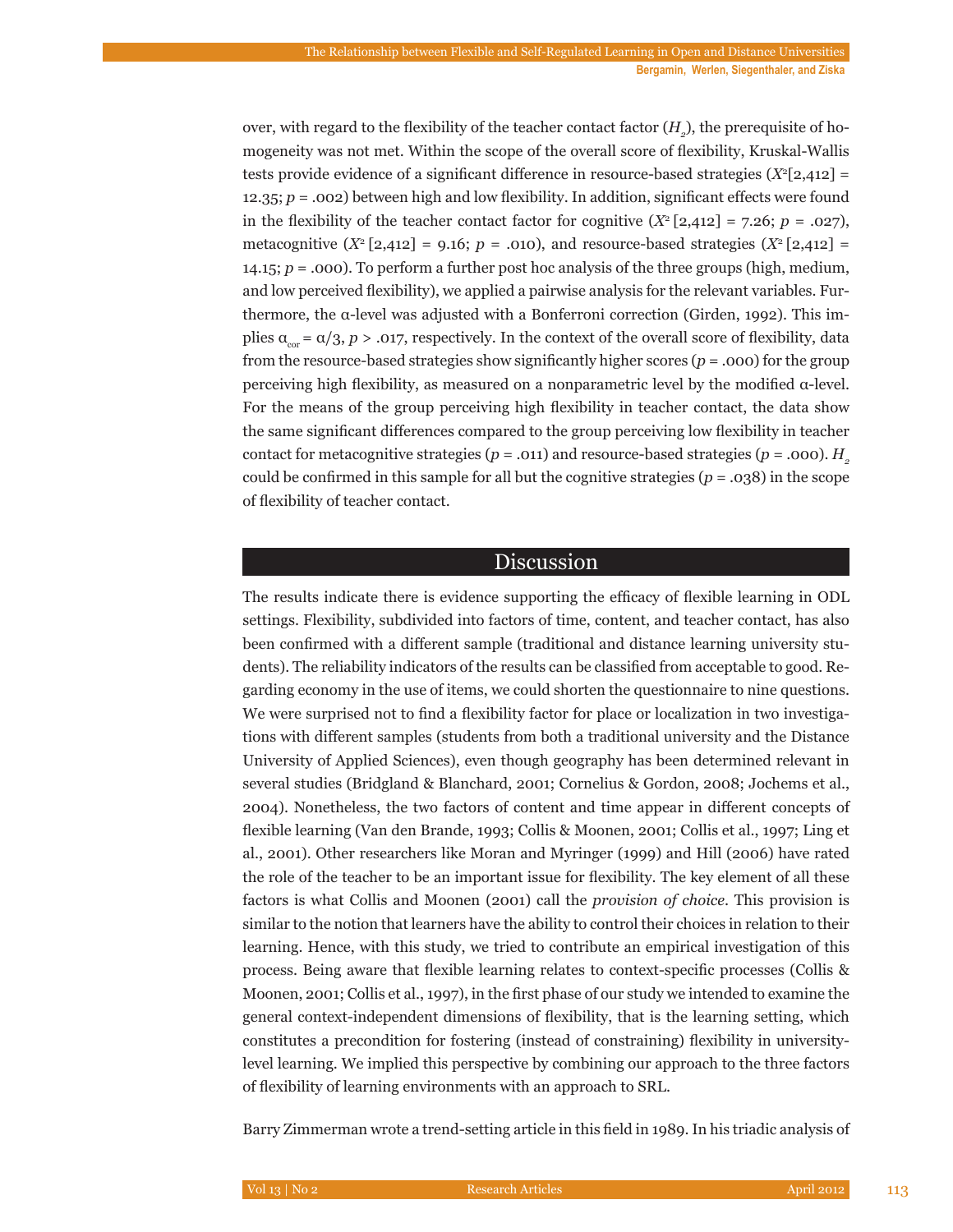SRL, he described the interrelations between people, the environment, and self-regulated behavior from a social-cognitive perspective. Later studies (e.g., Barnard, Paton, & Lan, 2008; Pintrich & De Groot, 1990; Zimmerman & Schunk, 2001) confirm this analysis in the sense of the context-specificity of SRL. This context-specificity is confirmed in our study, which shows a positive relationship between the perceived flexibility of learning and SRL strategies in an ODL setting. Furthermore, significantly higher scores in the reported use of cognitive, metacognitive, and resource-based learning strategies in groups that perceive high flexibility in time, content, and teacher contact (see Figure 1) can be seen in nearly all cases.

In one exception, flexibility of teacher contact, we did not find a significant difference  $(p =$ .038, Bonferroni-corrected) between groups reporting a high use of cognitive strategies.



*Figure 1.* Differences between groups perceiving high, medium, and low flexibility of time management, teacher contact, and content.

We used rather conservative criteria ( $p < .017$ ) by adjusting the significance level with the Bonferroni correction. But we did this to indicate that the results are currently limited to the investigated population. Therefore, the next steps in research should determine if similar results can be attained in other samples. In our study, the learning setting is a blended system of three components typical of the distance learning context: study at home with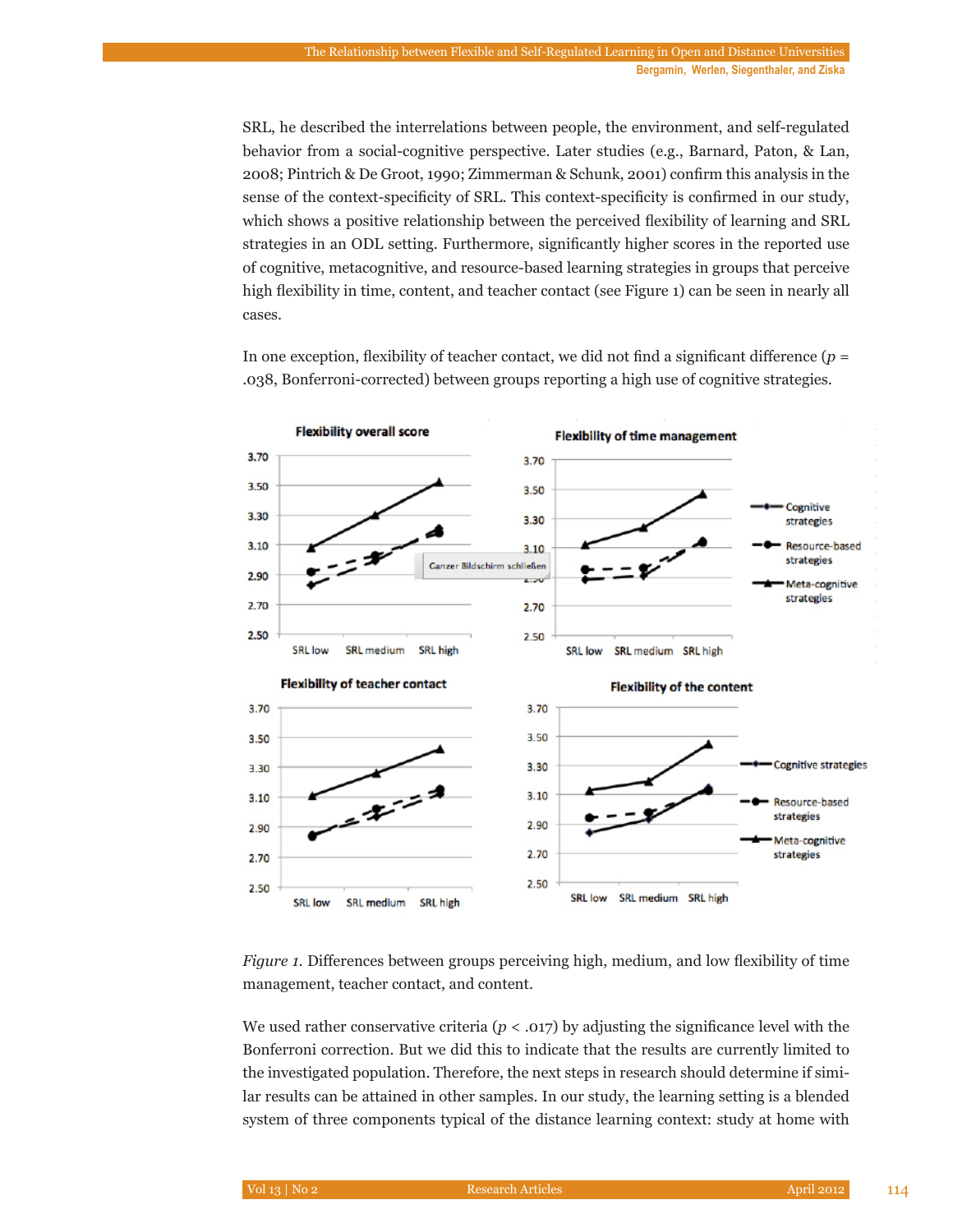literature, online support for exercises, and face-to-face meetings. The question, therefore, is whether other organized learning scenarios, for example more homogenous online learning scenarios or other mixes of study forms, lead to different relationships. This question implies two things. First, generalizing the results of this study will require further research into the relationship between different samples, respective individuals, and different learning environments. Second, the argument of the context specificity of SRL points to the problem of generalizing the results; for instance, Barnard et al. (2009) argue that instruments validated in some scenarios can be invalid in others. For example, it is not possible to measure learning strategies in online environments with the MSLQ (Pintrich et al., 1993).

Moreover, objections have often been raised that the standard questionnaires measuring SRL do not respect the individuality of learning processes and therefore cause problems in the prediction of learning behavior (Artelt, 2000; Baumert, 1993; Schiefele, Streblow, Ermgassen, & Moschner, 2003; Spörer & Brunstein, 2006; Zimmerman & Pons, 1986). On the one hand, researchers have raised the point that the items of questionnaires measuring learning strategies (also the LIST questionnaire) often have a weak relationship with real learning tasks because it is in the nature of students who have successful SRL to adapt the learning behavior to motivational and contextual conditions (Boekaerts, 1999). To this end, in a study of their pupils, Leopold and Leutner (2002) showed that it was possible to enhance the validity of items and scales of questionnaires with context-specific questions. On the other hand, it is also possible that subjects identify learning strategies as effective without using or having ever used them. Hasselhorn (1996) called this phenomenon "utilization deficit," implying that knowledge of an appropriate learning strategy is available, but not demonstrated spontaneously. To enhance the validity of questionnaires either for measuring the flexibility of learning or learning strategies, investigators can adopt a number of different arrangements for future research.

- Consideration of context specificity: It is useful to provide questions on SRL that apply to context-specific aspects of learning settings (Barnard et al., 2009; Zimmerman, 1998, 2008). In our study, this implies that adapted scales and items should be introduced for the three different learning environments involved (studying at home, online learning, and face-to-face meetings).
- Multimethod observation of learning activities: Introducing direct observations together with questionnaires, for example video monitoring in physical environments (Garner, 1988) or log file analysis of online environments (Heiß et al., 2003).
- Inclusion of other relevant factors: Observation of factors like preknowledge, motivation, and so on, using path analytic evaluation and considering the interaction effects.

Application of these arrangements may result in a nonharmonic picture (Spörer & Brunstein, 2006). However, the examination of such incongruity will help researchers to adapt and enhance the appropriate research methods and instruments. Therefore, the next step in our research, based on the findings of this study (especially the bidirectional relationship of flexibility and SR), will be an analysis of the relationship's direction, with the hypothesis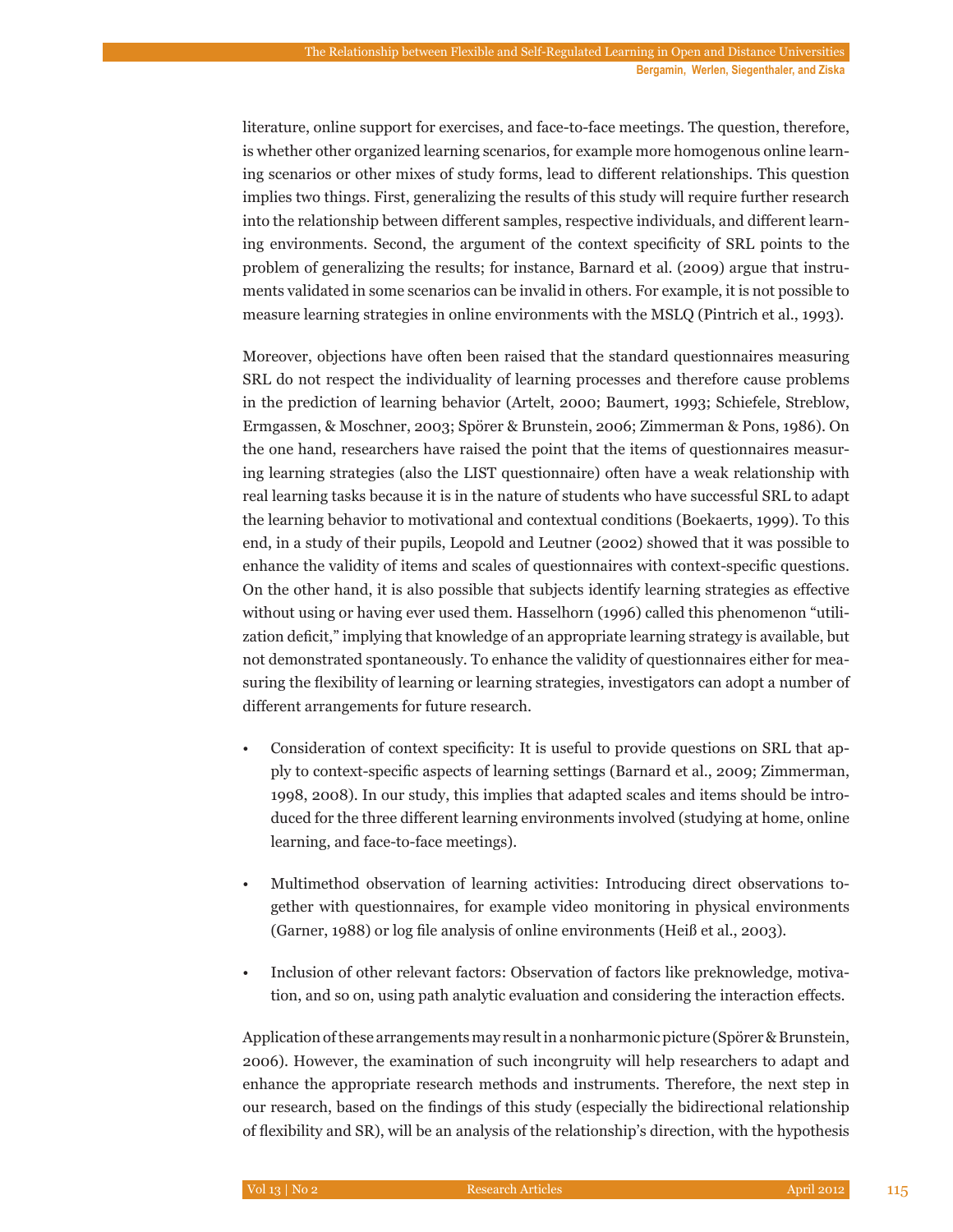that a flexible learning environment is a condition for the learner showing SRL. We will ask a number of other research questions. Which dimensions of flexibility predict SRL? Which features of a flexible learning environment enhance SRL, and which reciprocally reinforcing functions exist, if any, between flexible and self-regulated learning?

# Conclusion

In line with other investigations (Barnard-Brak, Paton, & Lan, 2010; Schunk, 2001; Steffens, 2006), our findings show that flexibility in learning has a bidirectional relationship with SRL. Moreover, we believe that the perceived flexibility of the learners' learning settings is an important factor in the encouragement (or discouragement) of self-regulation; as we have shown in our study, the increases in perceived flexibility lead to increases in reported SRL strategies.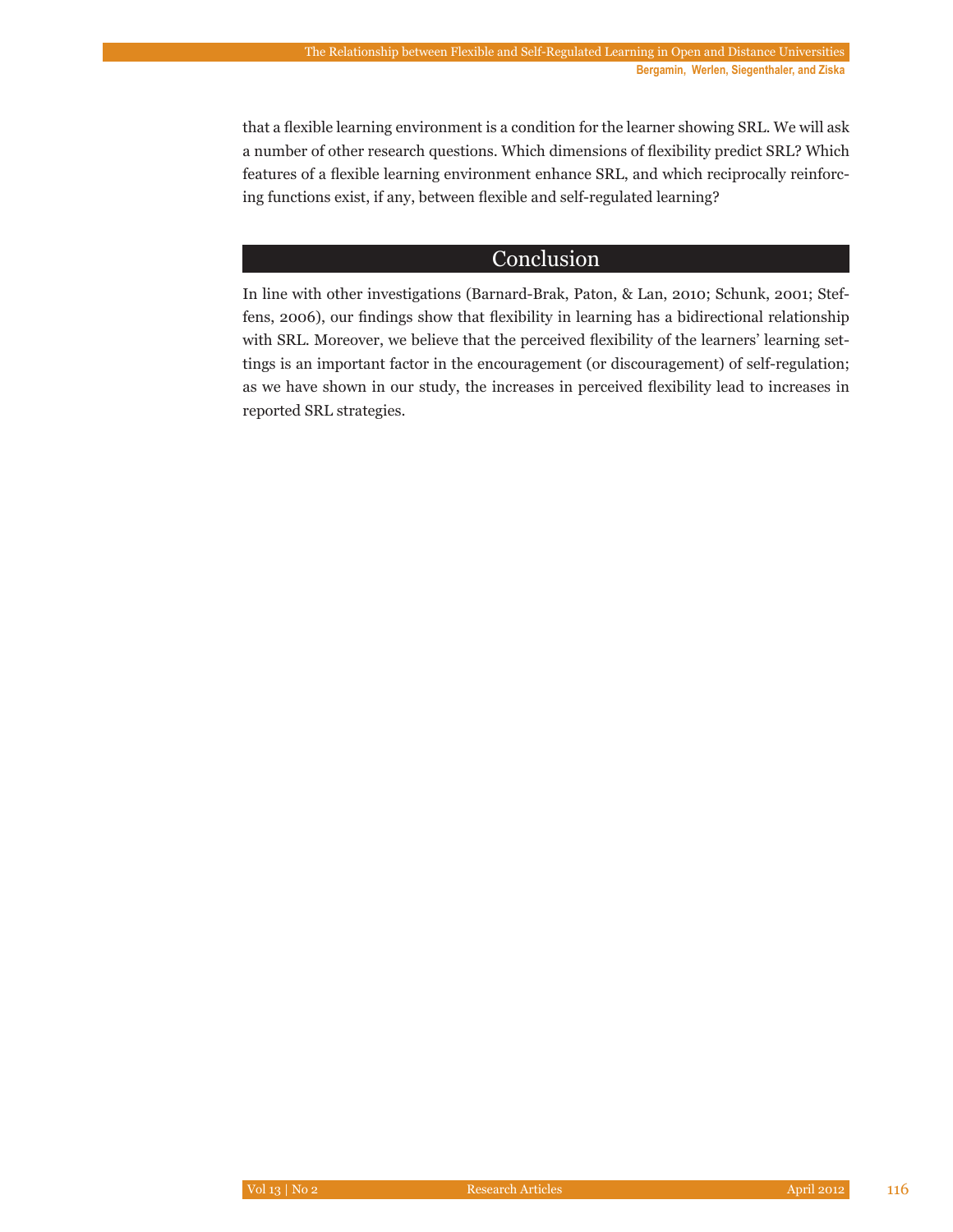#### References

- Ally, M. (2004). Foundations of educational theory for online learning. In T. Anderson (Ed.), *The theory and practice of online learning* (pp. 15–44). Edmonton, AB: Athabasca University Press.
- Arbaugh, J. B. (2000). Virtual classroom characteristics and student satisfaction with Internet-based MBA courses. *Journal of Management Education*, *24*(1), 32–54. doi:10.1177/105256290002400104
- Artelt, C. (2000). *Strategisches lernen*. Münster: Waxmann Verlag GmbH.
- Bandura, A. (1986). *Social foundations of thought and action: A social cognitive theory*. Englewoods Cliffs: Prentice-Hall.
- Bandura, A. (1997). *Self-efficacy: The exercise of control*. New York: W. H. Freeman.
- Barnard, L., Lan, W. Y., To, Y. M., Paton, V. O., & Lai, S.-L. (2009). Measuring self-regulation in online and blended learning environments. *The Internet and Higher Education*, *12*(1), 1–6. doi:10.1016/j.iheduc.2008.10.005
- Barnard, L., Paton, V., & Lan, W. Y. (2008). Online self-regulatory learning behaviors as a mediator in the relationship between online course perceptions with achievement. *The International Review of Research in Open and Distance Learning*, *9*(2), 1–11.
- Barnard-Brak, L., Paton, V. O., & Lan, W. Y. (2010). Profiles in self-regulated learning in the online learning environment. *International Review of Research in Open and Distance Learning*, *11*(1), 61–80.
- Bates, A. W. (2001). *National strategies for e-learning in post-secondary education and Training*. Paris: International Institute for Educational Planning, UNESCO.
- Baumert, J. (1993). Lernstrategien, motivationale orientierung und selbstwirksamkeitsüb erzeugungen im kontext schulischenLernens. *Unterrichtswissenschaft*, *21*, 327– 354.
- Bergamin, P., Ziska, S., & Groner, R. (2009). Structural equation modeling of factors affecting success in student's performance in ODL-programs: Extending quality management concepts. *Open Praxis*, *4*(2).
- Bishop, A. (2002). Come into my parlor said the spider to the fly: Critical reflections on Web-based education from a student's perspective. *Distance Education*, *23*, 231– 236. doi:10.1080/0158791022000009222
- Boekaerts, M. (1997). Self-regulated learning: A new concept embraced by researchers, policy makers, educators, teachers, and students. *Learning and Instruction*, *7*(2), 161–186. doi:10.1016/S0959-4752(96)00015-1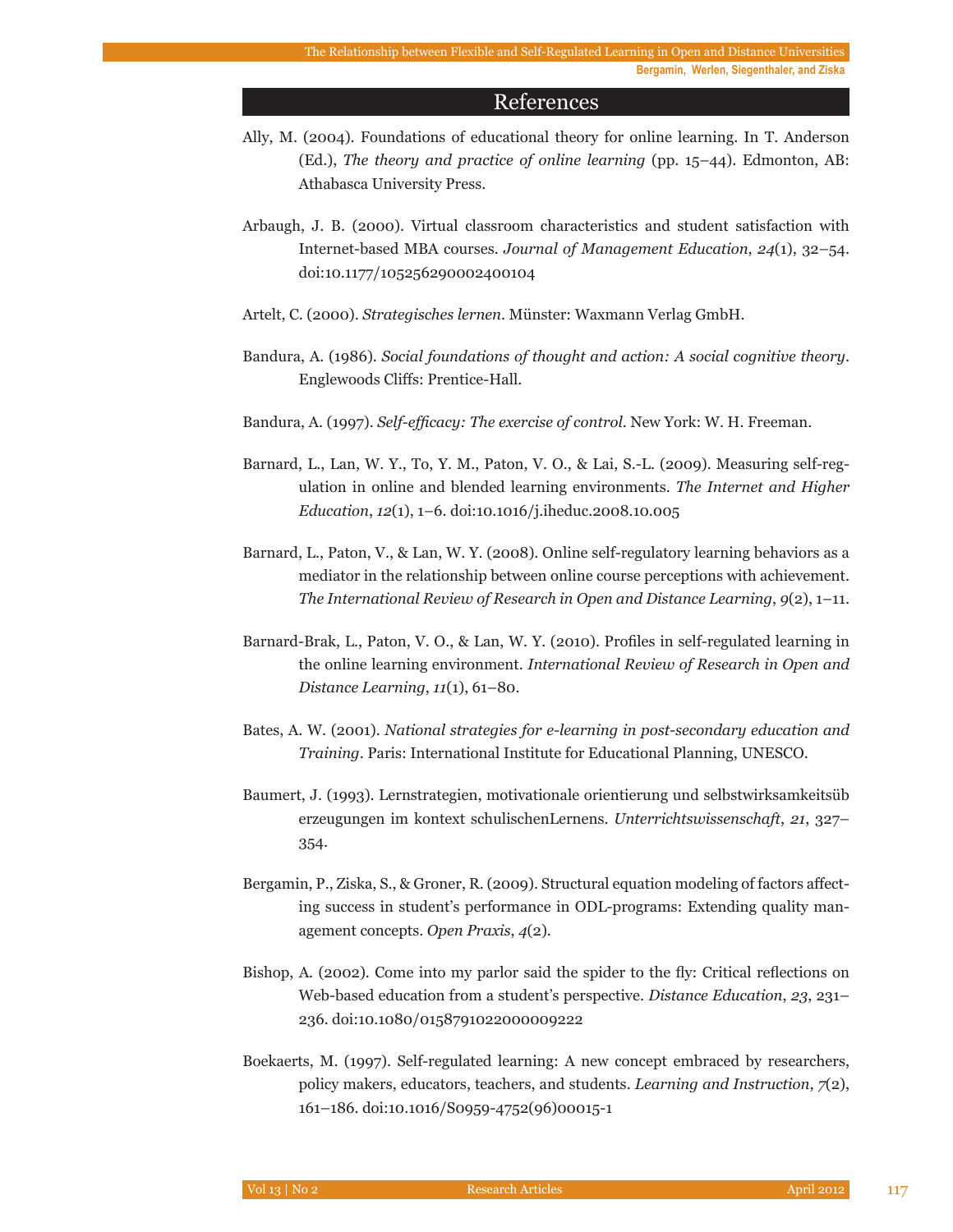**Bergamin, Werlen, Siegenthaler, and Ziska**

- Boekaerts, M. (1999). Self-regulated learning: Where we are today. *International Journal of Educational Research*, *31*(6), 445–457. doi:10.1016/S0883-0355(99)00014-2
- Bridgland, A., & Blanchard, P. (2001). Flexible delivery/flexible learning ... does it make a difference? *Australian Academic and Research Libraries*, *32*(3), 1–11.
- Chang, M.-M. (2007). Enhancing web-based language learning through self-monitoring. *Journal of Computer Assisted Learning*, *23*(3), 187–196. doi:10.1111/j.1365- 2729.2006.00203.x
- Chen, C.-M. (2009). Personalized e-learning system with self-regulated learning assisted mechanisms for promoting learning performance. *Expert Systems with Applications*, *36*(5), 8816-8829. doi:10.1016/j.eswa.2008.11.026
- Chen, Y. S., Kao, T. C., & Sheu, J. P. (2003). A mobile learning system for scaffolding bird watching learning. *Journal of Computer Assisted Learning*, *19*(3), 347-359. doi:10.1046/j.0266-4909.2003.00036.x
- Collis, B., & Moonen, J. (2001). *Flexible learning in a digital world: Experiences and expectations*. London: Kogan Page Limited.
- Collis, B., & Van der Wende, M. (2002). *Models of technology and change in higher education: An international comparative survey on the current and future use of ICT in higher education* (External research report). Retrieved from http://doc.utwente. nl/44610/
- Collis, B., Vingerhoets, J., & Moonen, J. (1997). Flexibility as a key construct in European training: Experiences from the TeleScopia Project. *British Journal of Educational Technology*, *28*(3), 199-217. doi:10.1111/1467-8535.00026
- Cornelius, S., & Gordon, C. (2008). Providing a flexible, learner-centred programme: Challenges for educators. *The Internet and Higher Education*, *11*(1), 33-41. doi:10.1016/j.iheduc.2007.11.003
- Csikszentmihalyi, M. (1991). *Flow*. New York: Harper Collins Publishers.
- Cunningham, C. A., & Billingsley, M. (2003). *Curriculum webs: A practical guide to weaving the Web into teaching and learning*. Boston: Allyn and Bacon.
- Dabbagh, N., & Kitsantas, A. (2004). Supporting self-regulation in student-centered webbased learning environments. *International Journal on E-Learning*, *2004*(3),  $40 - 47.$
- De Boer, W., & Collis, B. (2005). Becoming more systematic about flexible learning: Beyond time and distance. *Association for Learning Technology Journal*, *13*(1), 33–48. doi:10.1080/0968776042000339781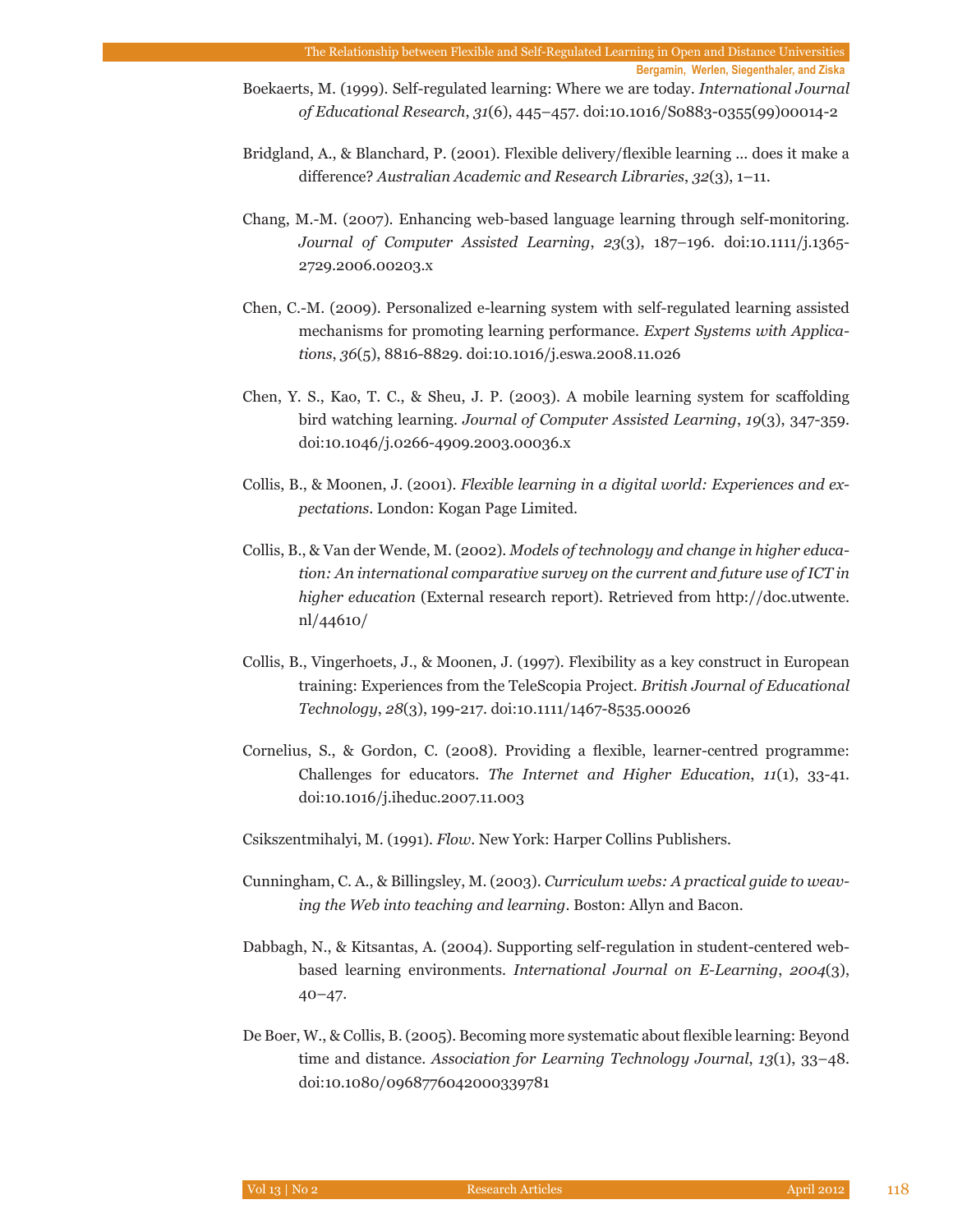- Deci, E., Vallerand, R., Pelletier, L., & Ryan, R. (1991). Motivation and education: The self-determination perspective. *Educational Psychologist*, *26*(3), 325–346. doi:10.1207/s15326985ep2603&4\_6
- Dillon, C., & Greene, B. (2003). Learner differences in distance learning: Finding differences that matter. In M. G. Moore & W. G. Anderson (Eds.), *Handbook of distance education* (pp. 234–244). Mahwah, NJ: Lawrence Erlbaum Associates.
- Evensen, D. H., Salisbury-Glennon, J. D., & Glenn, J. (2001). A qualitative study of six medical students in a problem-based curriculum: Toward a situated model of selfregulation. *Journal of Educational Psychology*, *93*(4), 659–676.
- Garner, R. (1988). Verbal-report data on cognitive and metacognitive strategies. In C. E. Weinstein, E. T. Goetz, & P. A. Alexander (Eds.), *Learning and study strategies: Issues in assessment, instruction and evaluation* (pp. 63–76). New York: Academic Press.
- Girden, E. R. (1992). *ANOVA: Repeated measures*. Newbury Park, CA: Sage Publications.
- Goodyear, P. (2008). Flexible learning and the architecture of learning places. In M. Spector, D. Merill, J. Van Merrienboer, & M. Discroll (Eds.), *Handbook of research on educational communications and technology* (pp. 251–257). New York: Routledge.
- Guri-Rosenblit, S. (2005). "Distance education" and "e-learning": Not the same thing. *Higher Education*, *49*, 467–493. doi:10.1007/s10734-004-0040-0
- Hannum, W. H., & McCombs, B. L. (2008). Enhancing distance learning for today's youth with learner-centered principles. *Educational Technology Magazine: The Magazine for Managers of Change in Education*, *48*(3), 11–21.
- Hart, I. (2000). Learning and the "F" word. *Educational Media International*, *37*(2), 98– 101. doi:10.1080/095239800410388
- Hasselhorn, M. (1996). *Kategoriales organisieren bei kindern: Zur entwicklung einer gedächtnisstrategie.* Göttingen: Hogrefe.
- Heiß, A., Eckhardt, A., & Schnotz, W. (2003). Selbst- und fremdsteuerung beim lernen mit hypermedien. *Zeitschrift für Pädagogische Psychologie*, *17*(3–4), 211–220. doi:10.1024//1010-0652.17.34.211
- Hill, J. R. (2006). Flexible learning environments: Leveraging the affordances of flexible delivery and flexible learning. *Innovative Higher Education*, *31*(3), 187–197. doi:10.1007/s10755-006-9016-6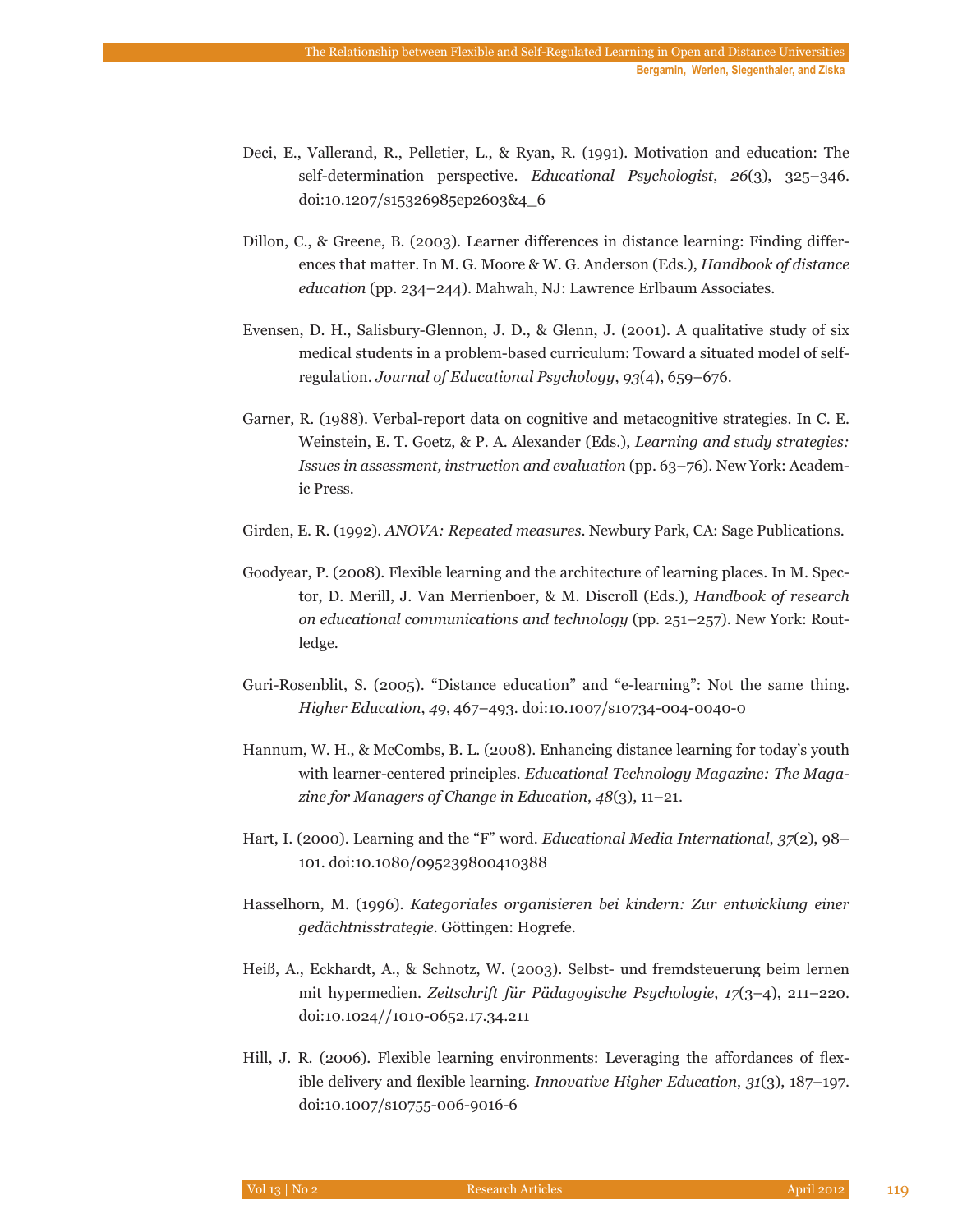- Jakupec, V., & Garrick, J. (2000). Flexible learning, work and human resource development. In V. Jakupec & J. Garrick (Eds.), *Flexible learning, human resource and organisational development: Putting theory to work* (pp. 1–8). London: Routledge.
- Jochems, W., Merriënboer, J. J. G. van, & Koper, R. (2004). *Integrated e-learning: Implications for pedagogy, technology and organization.* London: Routledge Falmer.
- Kauffman, D. F. (2004). Self-regulated learning in web-based environments: Instructional tool designed to facilitate cognitive strategy use, metacognitive processing and motivational beliefs. *Journal of Educational Computing Research*, *30*(1–2), 139–161.
- Kenny, D. A., Kashy, D. A., & Cook, W. L. (2006). *Dyadic data analysis*. New York: Guilford Press.
- Knowles, M. (1975). *Self-directed learning: A guide for learners and teachers*. New York: Association Press.
- Lea, S. J., Stephenson, D., & Troy, J. (2003). Higher education students' attitudes to student-centred learning: Beyond educational bulimia? *Studies in Higher Education*, *28*, 321–334.
- Leopold, C., & Leutner, D. (2002). Der einsatz von lernstrategien in einer konkreten lernsituation bei schülern unterschiedlicher jahrgangsstufen. *Zeitschrift für Pädagogik, 45*, *Beiheft*, 240–258.
- Lind, G., & Sandmann, A. (2003). Lernstrategien und domänenwissen. *Zeitschrift für Psychologie / Journal of Psychology*, *211*(4), 171–192. doi:10.1026//0044- 3409.211.4.171
- Ling, P., Arger, G., Smallwood, H., Toomey, R., Kirkpatrick, D., & Barnard, I. (2001). *The effectiveness of models of flexible provision of higher education*. Canberra: Department of Education, Training and Youth Affairs. Retrieved from http://www. dest.gov.au/archive/highered/eippubs/eip01\_9/eip01\_9.pdf
- Mason, R. (1994). *Using communications media in open and flexible learning*. London: Kogan Page.
- Mayer, R. E. (1999). Designing instruction for constructivist learning. In C. M. Reigeluth (Ed.), *Instructional design theories and models* (Vol. 2, pp. 141–159). Mahwah, NJ: Lawrence Erlbaum Asociates.
- Moran, L., & Myringer, B. (1999). Flexible learning and university change. In K. Harry (Ed.), *Higher education through open and distance learning: World review of distance education and open learning* (pp. 157–171). London: Routledge.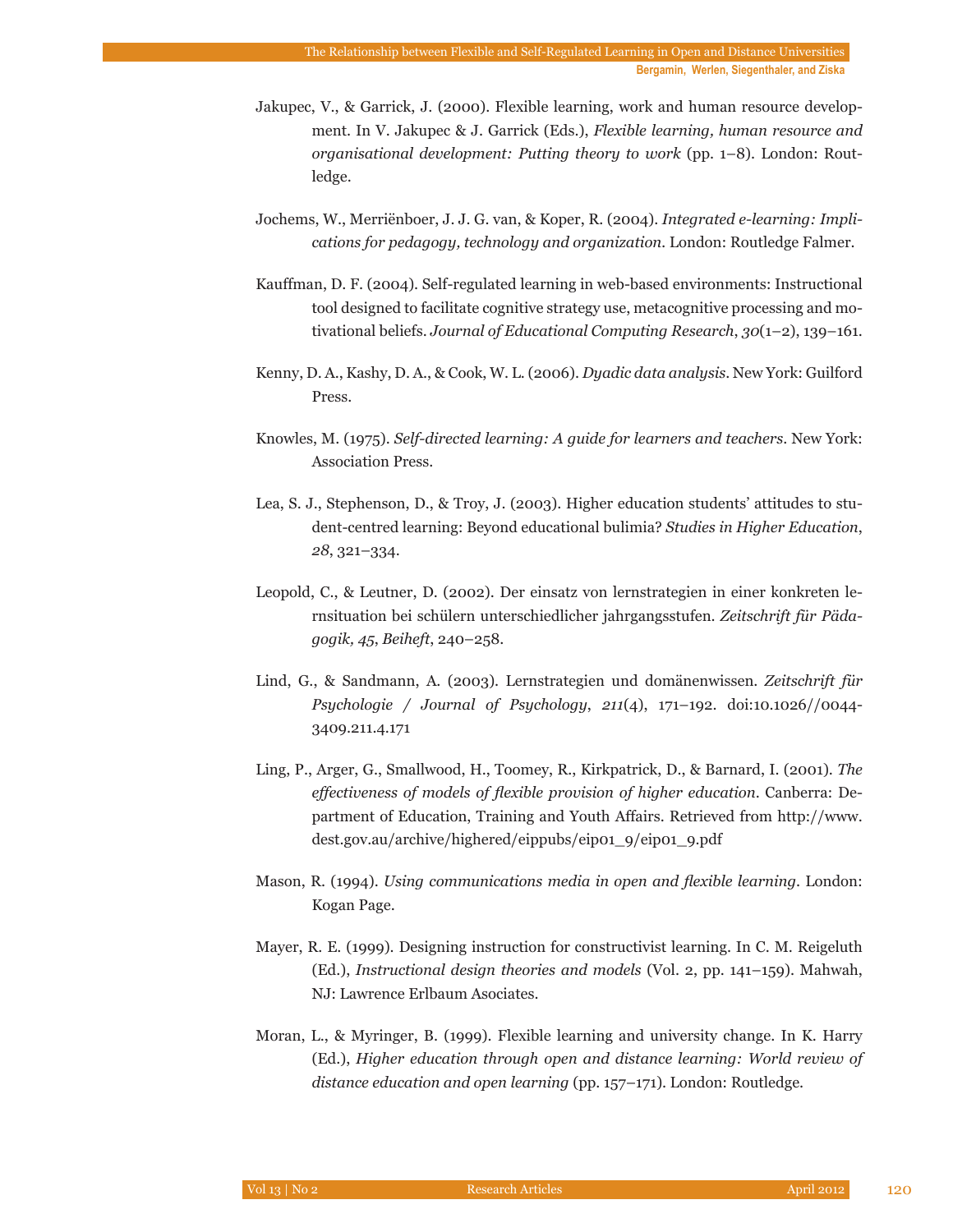- Narciss, S., Proske, A., & Koerndle, H. (2007). Promoting self-regulated learning in webbased learning environments. *Computers in Human Behavior*, *23*(3), 1126–1144. doi:10.1016/j.chb.2006.10.006
- Normand, C., & Littlejohn, A. (2006). *Flexible delivery: A model for analysis and implementation of a flexible programme delivery.* Gloucester: QAA.
- Paris, S. G., & Paris, A. H. (2001). Classroom applications of research on self-regulated learning. *Educational Psychologist*, *36*(2), 89–101. doi:10.1207/S15326985EP3602\_4
- Peters, K. (2009). M-learning: Positioning educators for a mobile, connected future. In Mohamed Ally (Ed.), *Mobile learning: Transforming the delivery of education and training*. Edmonton, AB: Athabasca University Press.
- Pintrich, P. R., & De Groot, E. V. (1990). Motivational and self-regulated learning components of classroom academic performance. *Journal of Educational Psychology*, *82*(1), 33–40.
- Pintrich, P. R., Smith, D. A. F., Garcia, T., & Mckeachie, W. J. (1993). Reliability and predictive validity of the motivated strategies for learning questionnaire (MSLQ). *Educational and Psychological Measurement*, *53*(3), 801–813. doi:10.1177/0013164493053003024
- Sadler‐Smith, E., & Smith, J. P. (2004). Strategies for accommodating individuals' styles and preferences in flexible learning programmes. *British Journal of Educational Technology*, *35*(4), 395–412. doi:10.1111/j.0007-1013.2004.00399.x
- Schiefele, U., Streblow, L., Ermgassen, U., & Moschner, B. (2003). Lernmotivation und lernstrategien als bedingungen der studienleistung. *Zeitschrift für Pädagogische Psychologie*, *17*(3–4), 185–198. doi:10.1024//1010-0652.17.34.185
- Schraw, G. (2007). The use of computer-based environments for understanding and improving self-regulation. *Metacognition and Learning*, *2*(2–3), 169–176. doi:10.1007/ s11409-007-9015-8
- Schumacker, R. E., & Lomax, R. G. (2004). *A beginner's guide to structural equation modeling* (2nd ed.). Mahwah, NJ: Lawrence Erlbaum Asociates.
- Schunk, D. H. (2001). Social cognitive theory and self-regulated learning. In B. J. Zimmerman & D. H. Schunk (Eds.), *Self-regulated learning and academic achievement: Theoretical perspectives* (pp. 125–152). London: Routledge.
- Schunk, D. H. (2005). Self-regulated learning: The educational legacy of Paul R. Pintrich. *Educational Psychologist*, *40*(2), 85. doi:10.1207/s15326985ep4002\_3

Sims, R. (2003). Promises of interactivity: Aligning learner perceptions and expectations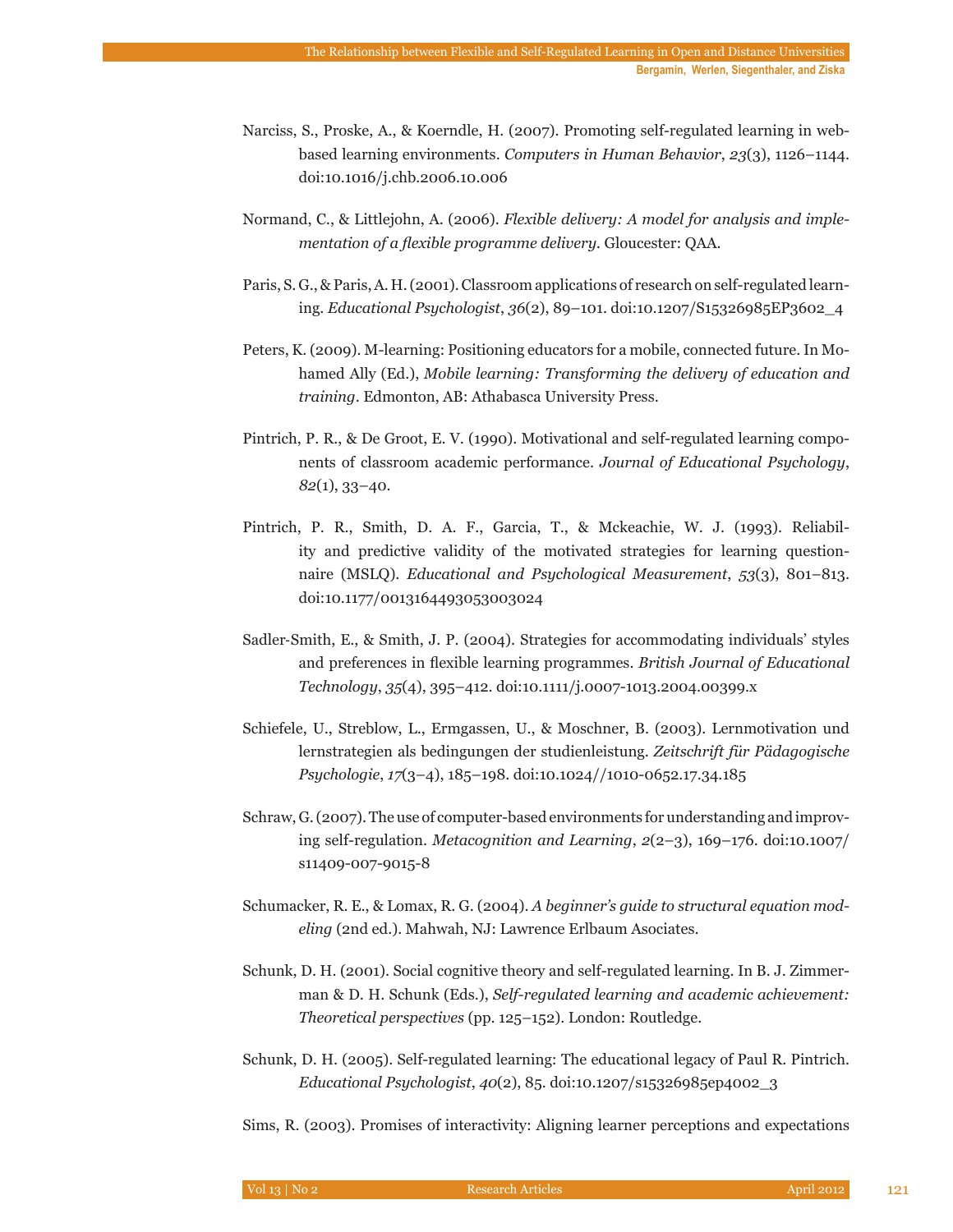with strategies for flexible and online learning. *Distance Education*, *24*(1), 87–103.

- Spörer, N., & Brunstein, J. C. (2006). Erfassung selbstregulierten lernens mit selbstberichtsverfahren. *Zeitschrift für Pädagogische Psychologie*, *20*(3), 147–160. doi:10.1024/1010-0652.20.3.147
- Steffens, K. (2006). Self-regulated learning in technology-enhanced learning environments: Lessons of a European peer review. *European Journal of Education*, *41*(3– 4), 353–379. doi:10.1111/j.1465-3435.2006.00271.x
- Tergan, S.-O. (2002). Hypertext und hypermedia: Konzeptionen, lernmöglichkeiten, lernprobleme. In L. J. Issing & P. Klimsa (Eds.), *Information und lernen mit multimedia und Internet: Lehrbuch für studium und praxis* (pp. 99–112). Weinheim: Beltz.
- Turner, J. C. (1995). The influence of classroom contexts on young children's motivations for literacy. *Reading Research Quarterly*, *30*(3), 410–441. doi:10.2307/747624
- Van den Brande, L. (1993). *Flexible and distance learning*. Chichester, UK: John Wiley.
- Veenmann, M. V. J. (2005). The assessment of metacognitive skills: What can be learned from multi-method designs? In C. Artelt & B. Moschner (Eds.), *Lernstrategien und metakognition: Implikationen für forschung und praxis* (pp. 77–99). Münster: Waxmann.
- Wild, K.-P., & Schiefele, U. (1994). Lernstrategien im studium. Ergebnisse zur faktorenstruktur und reliabilität eines neuen fragebogens. *Zeitschrift für Differentielle und Diagnostische Psychologie*, *75*(4), 185–200.
- Willems, J. (2005). Flexible learning: Implications of "when-ever", "where-ever" and "whatever." *Distance Education*, *26*, 429–435. doi:10.1080/01587910500291579
- Winne, P. H., & Perry, N. E. (2000). Measuring self-regulated learning. In P. R. Pintrich, M. Boekaerts, & M. Zeidner (Eds.), *Handbook of self-regulation* (pp. 531–566). San Diego, CA: Academic Press.
- Zimitat, G. (2002). Benchmarking flexible learning: A pilot study. In A. Goody & D. Ingram (Eds.), *Proceedings from the 4th World Conference of the International Consortium for Educational Development (ICED)*, Perth, Western Australia. Retrieved from http://www.csd.uwa.edu.au/ iced2002/publication/Craig\_Zimitat.pdf
- Zimmerman, B. J. (1989). A social cognitive view of self-regulated academic learning. *Journal of Educational Psychology*, *81*(3), 329–339.
- Zimmerman, B. J. (1998). Developing self-fulfilling cycles of academic regulation: Analysis of exemplary instructional models. In B. J. Zimmerman & D. H. Schunk (Eds.),